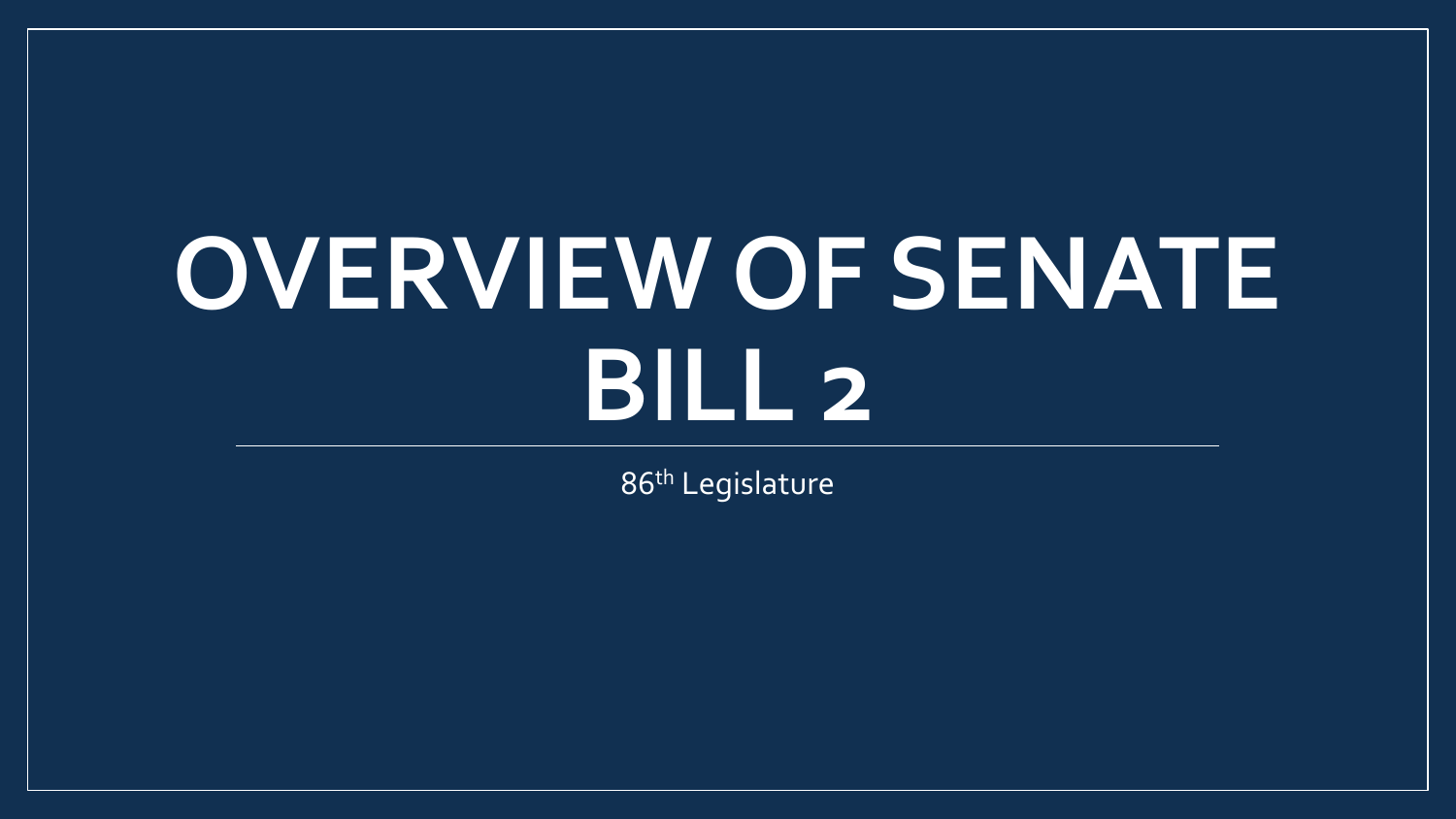#### Presentation overview

Senate Bill 2 –Texas Property Tax Reform and Transparency Act of 2019

Presentation by the Texas Association of Counties and the V.G. Young Institute of County Government

- Focus on provisions with greatest impact to Counties
- Major points will carry through all the presentations today
- Familiarize with major tenets of the bill
- Provide useful links and resources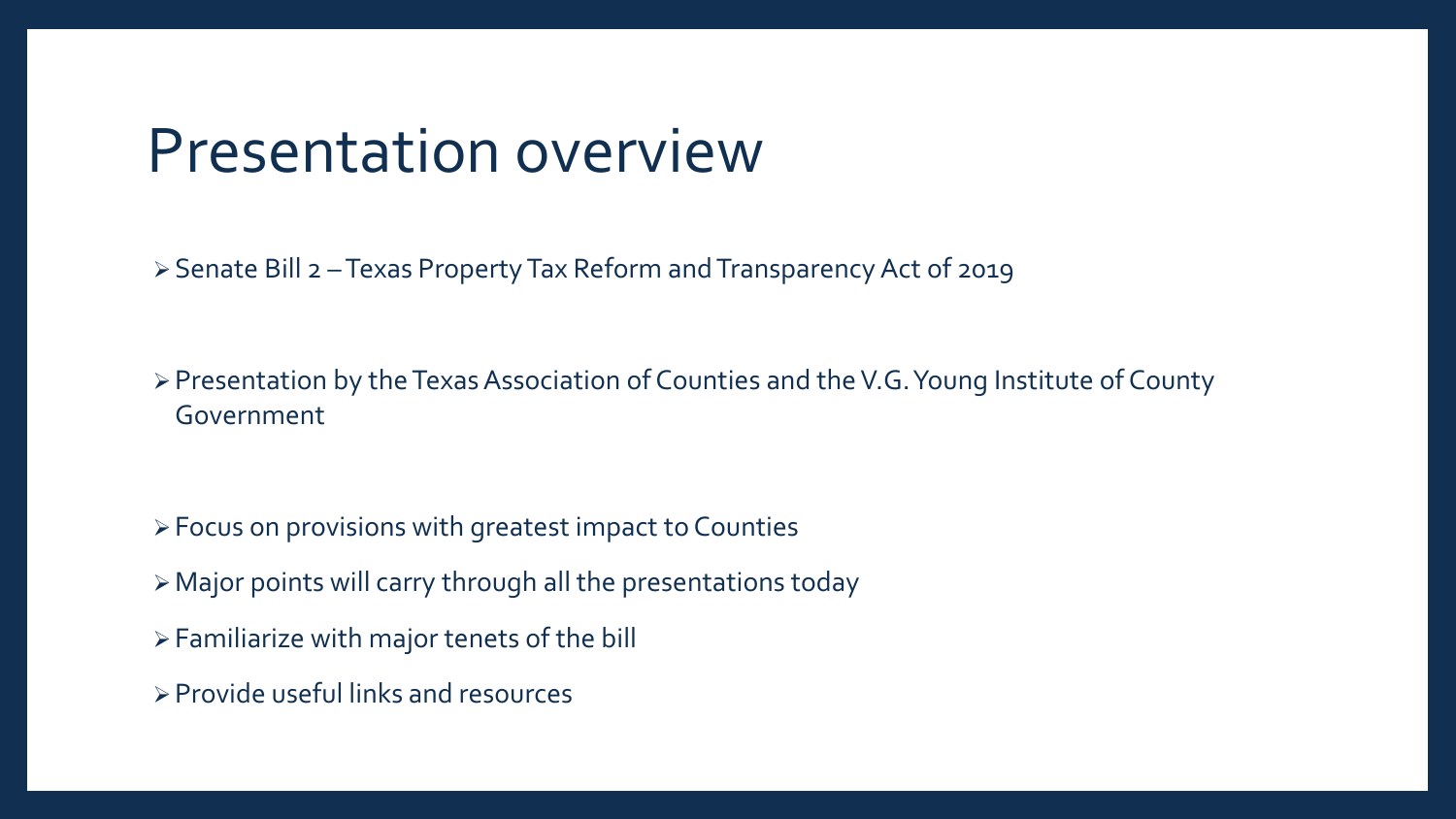### Terminology changes

#### **Old terminology New SB 2 terminology**

Effective maintenance and operations tax rate

Rollback tax rate

Effective Tax Rate

No-new-revenue tax rate

No-new-revenue maintenance and operation tax rate

Voter-approval tax rate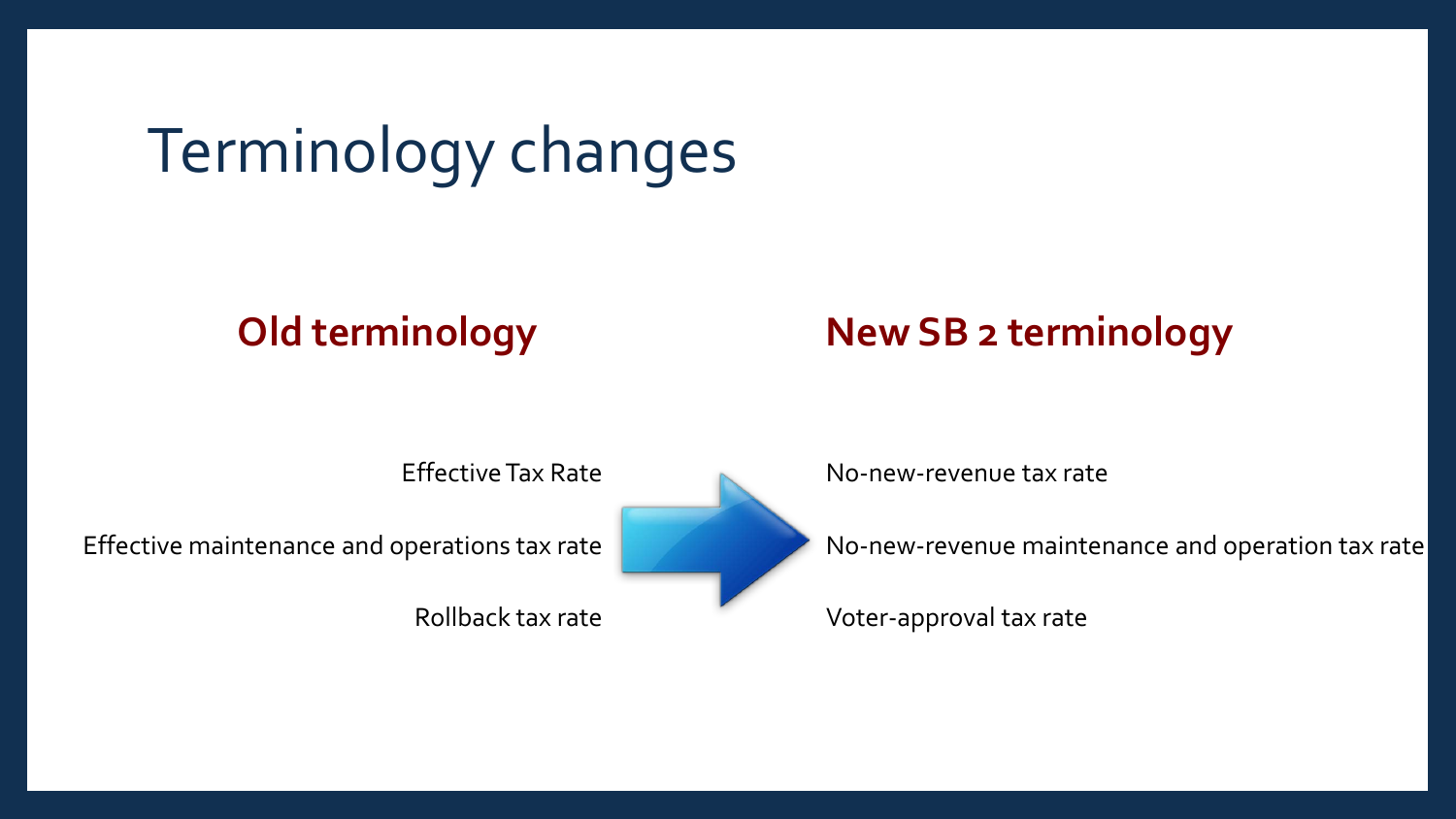#### Effective dates of the bill

> There is NO uniform effective date for the provisions of the bill; there's several different dates

 $\triangleright$  September 25, 2019 – all taxing units submit tax rate worksheets to the Tax Assessor Collector; post on web

January 1, 2020 – Most provisions of the bill effective

>January 1, 2021 – Some provisions delayed until then; selection of items on next slides

January 1, 2022 – Further revisions to notice of appraised value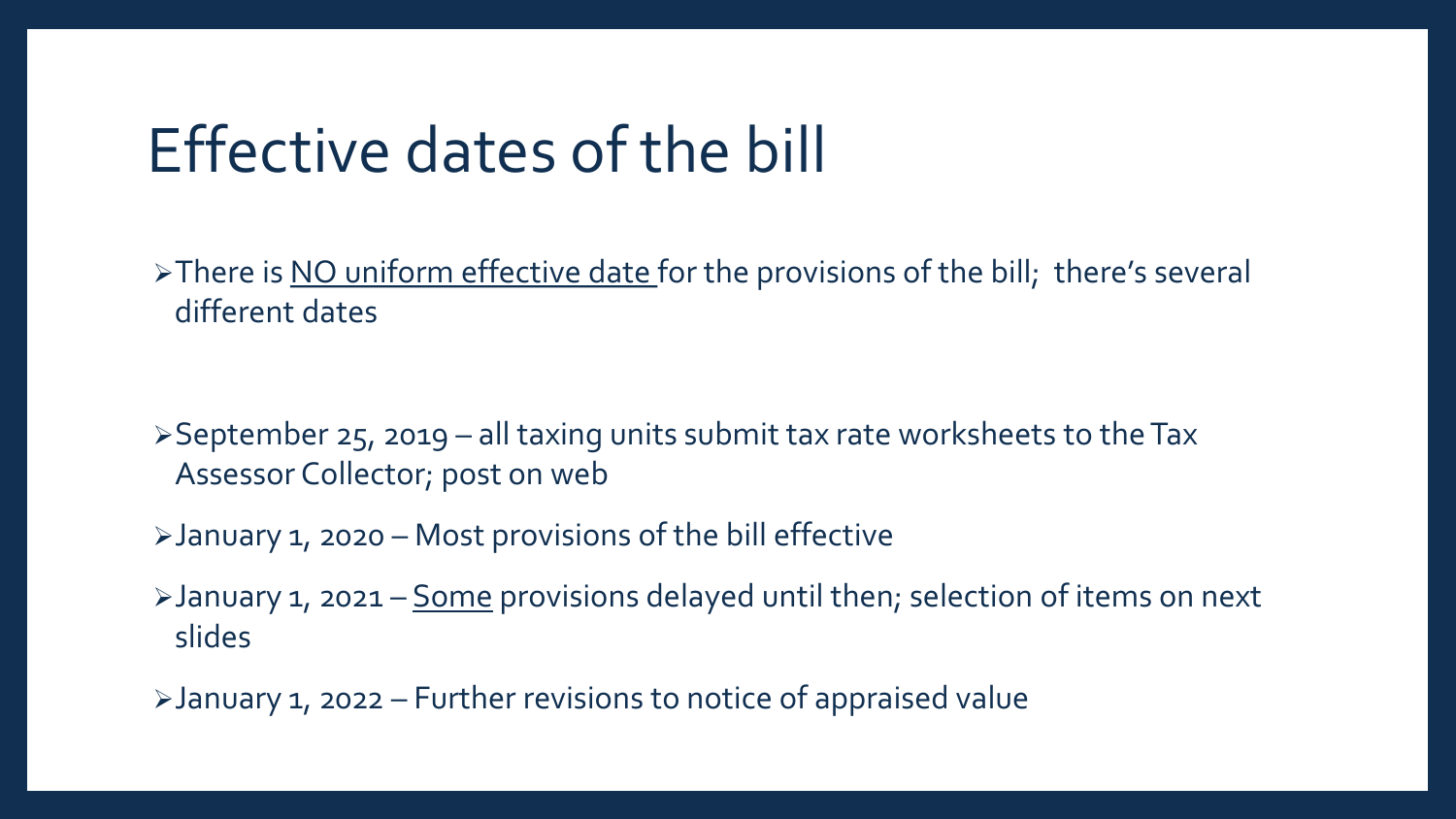### Some Items delayed until January 1, 2021 –All counties

Designated officer or employee must use tax rate calculation forms prescribed by the Comptroller

May not adopt a tax rate until the designated officer or employee certifies the accuracy of the tax rate calculation forms

Designated officer or employee must submit certified forms to the County assessor collector

Include tax rate calculation forms as an appendix in the County budget

Tax Code 26.04 d-1, d-2, d-3, e-5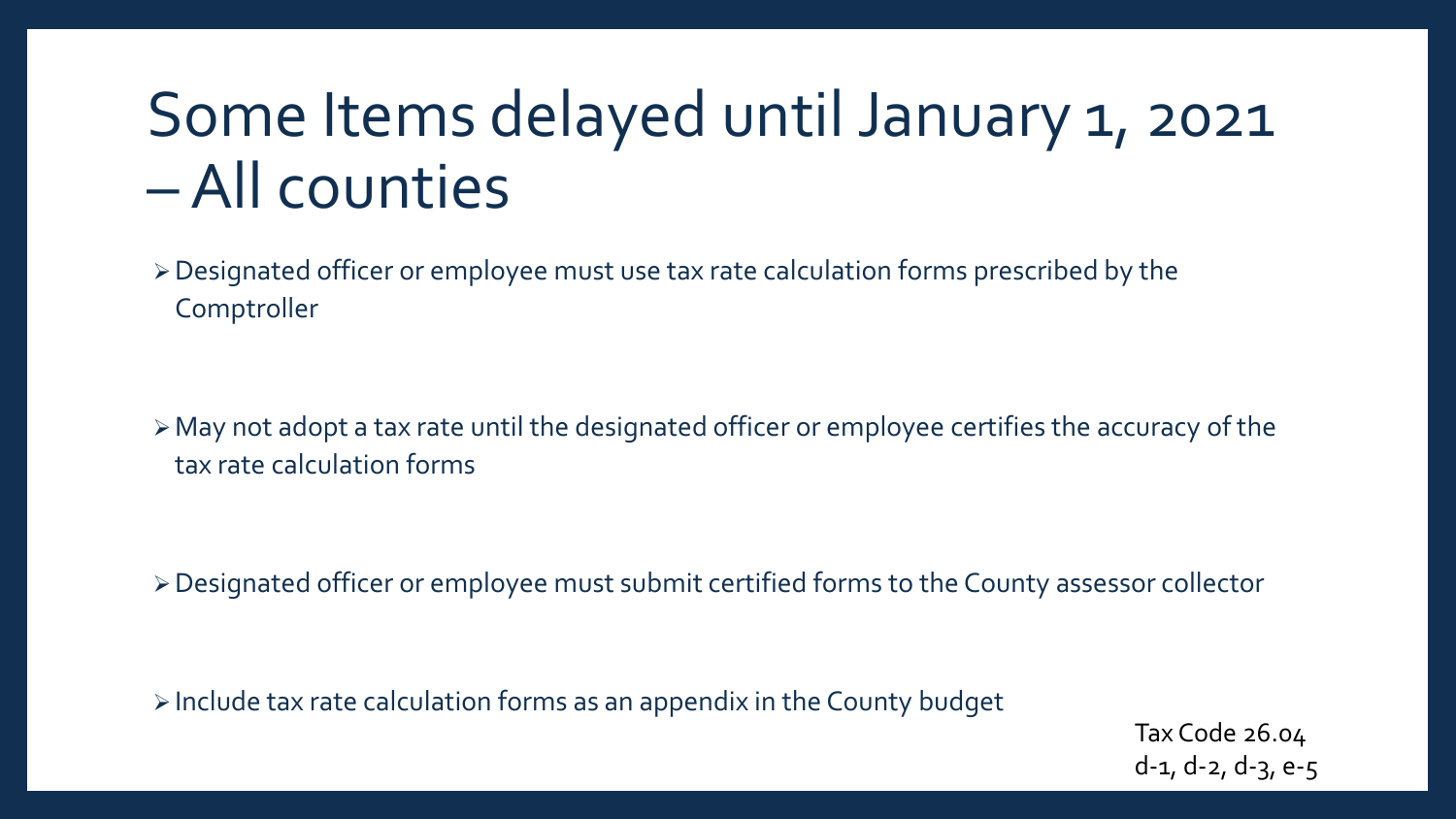## Effective dates – specific provisions by population

| <b>Bill provision</b>                                                                                                           | $200,000 +$ | $200,000$ |
|---------------------------------------------------------------------------------------------------------------------------------|-------------|-----------|
| Chief appraiser to create a property tax database                                                                               | 1/1/2020    | 1/1/2021  |
| Appraisal district notice to taxpayers about property tax database                                                              | 8/7/2020    | 8/7/2021  |
| Wait to have public hearing until 5 <sup>th</sup> day after appraisal district<br>sends notices to taxpayers about the database | 1/1/2020    | 1/1/2021  |
| Additional postings required on County website in Tax Code 26.18                                                                | 1/1/2020    | 1/1/2021  |

Tax Code 26.17 Tax Code 26.04 (e-2) Tax Code 26.05 (d-1, d-2) Tax Code 26.18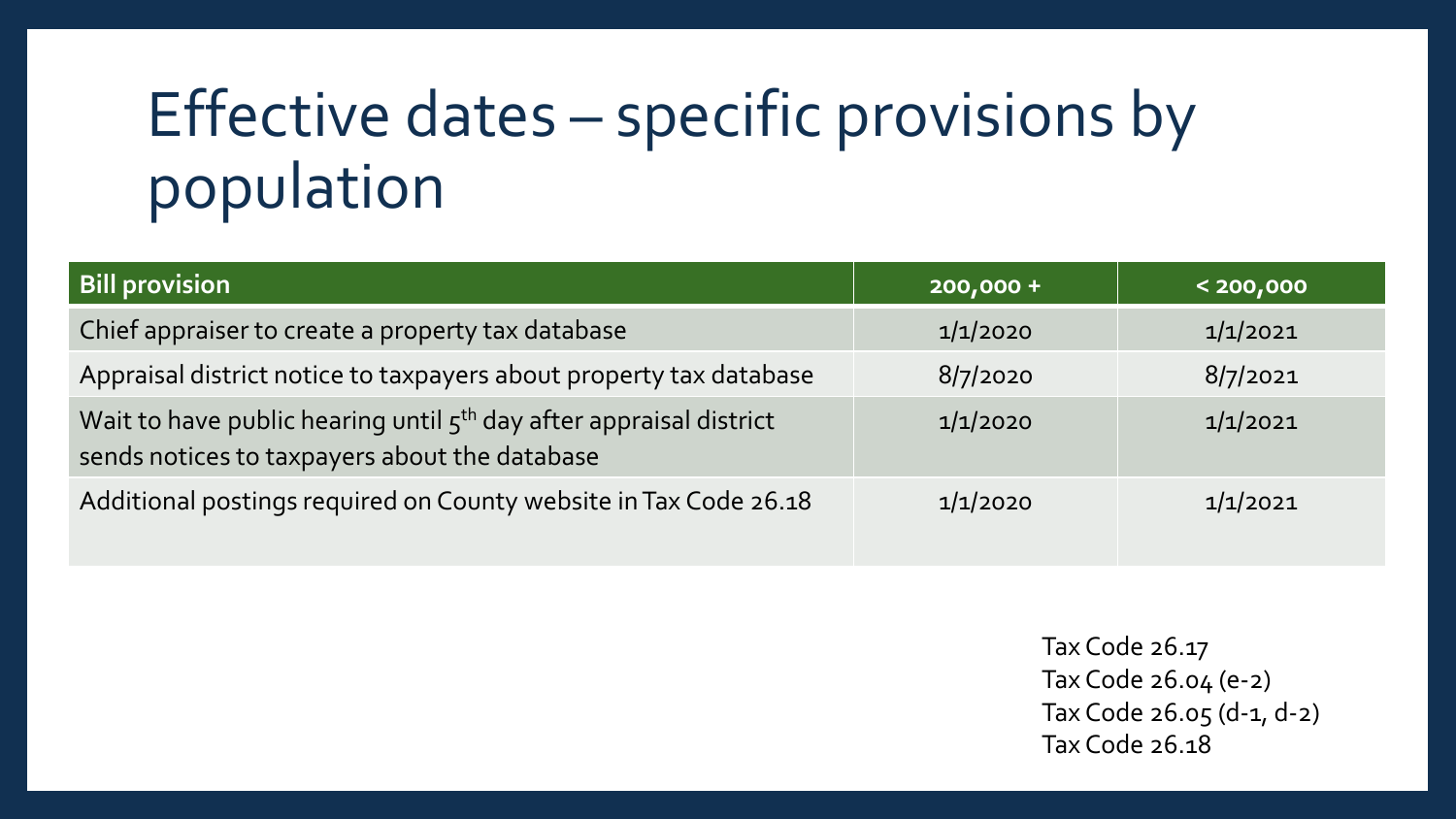#### Modification of the tax rate calculation

Previously, the rollback rate was 8% above the effective tax rate

- $\triangleright$  Now, the voter-approval rate is 3.5% above the no-new-revenue rate
- Automatic trigger: An automatic election will be triggered if you go higher than the voter-approval rate

 $\triangleright$  Calculations

- Old: Rollback rate = (effective M&O rate x 1.08) + current debt service rate
- New: Voter-approval rate = (no-new-revenue M&O rate x 1.035) + current debt service rate

Tax Code 26.04 Tax Code 26.07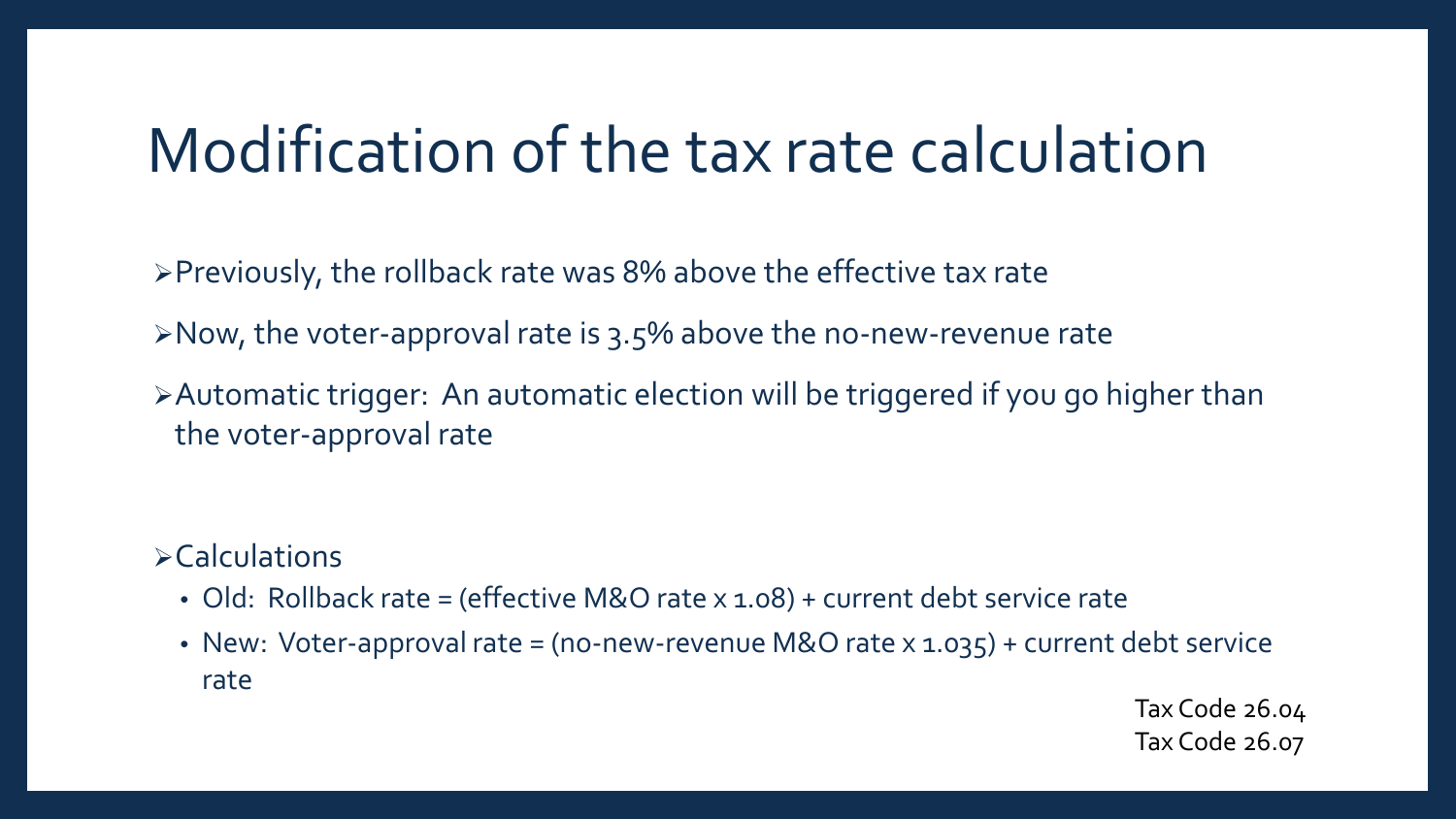#### Adjustments to the no-new-revenue rate

Indigent Defense expenditures for appointed counsel

- Adjust the tax rates by the increase in your expenses, year over year
- Criminal **AND** Civil attorney appointments
- Limited to 5% increase in expenditures that can be counted toward the adjustment

County Hospital expenditures

- Adjust the tax rates by the increase in your expenses, year over year
- Limited to 8% increase in expenditures that can be counted toward the adjustment

Tax Code 26.0442 Tax Code 26.0443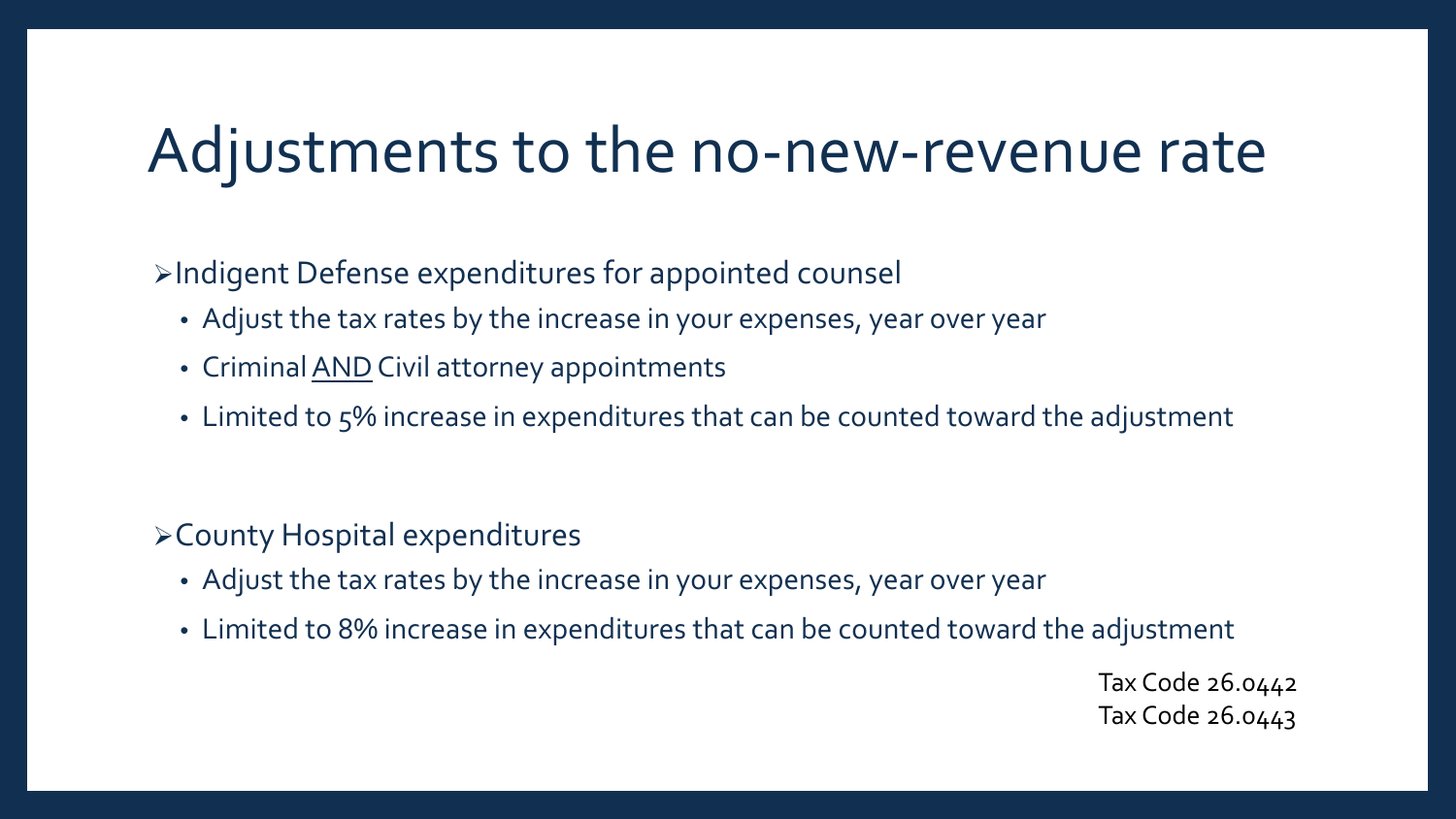### Adjustments to the no-new-revenue rate (continued)

#### Natural Disaster provisions

- > If declared a disaster by the Governor of Texas or President of the United States, can use a voter-approval factor of 8% instead of 3.5%
- $\triangleright$  Continue doing that until either:
	- Second year in which taxable value exceeds the value in the year the disaster occurred; OR
	- The third year after the disaster



Tax Code 26.04 (c-1)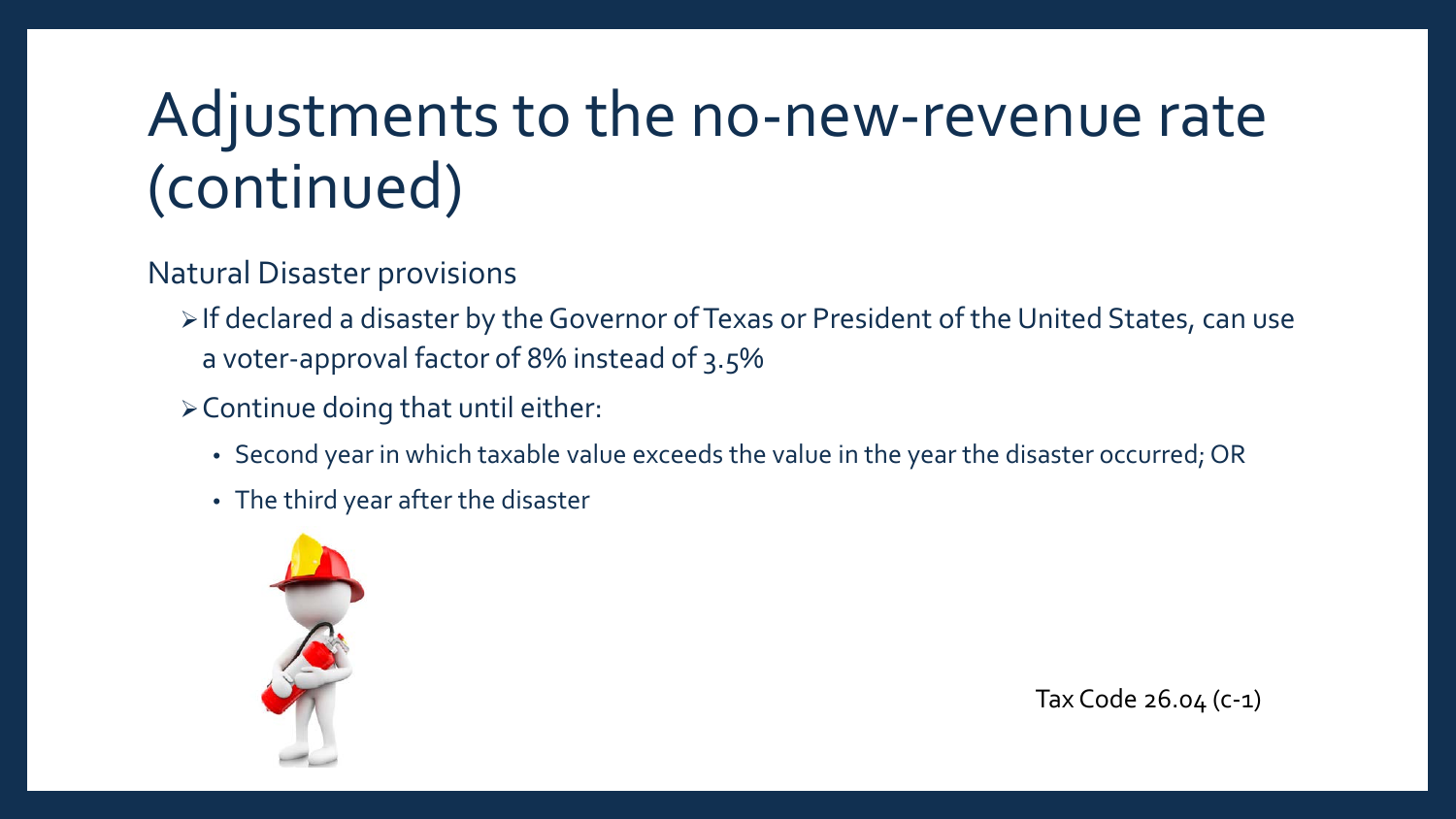### Adjustments to the voter approval rate

Debt service rate component adjusted by the anticipated collection rate, as usual

Anticipated collection rate definition changed, however

- If the appraiser's estimate is lower than the actual collection rate over the previous 3 years, then the anticipated collection rate is equal to the lowest actual collection rate in any of those preceding 3 years.
- Regardless of whether that rate exceeds 100% due to delinquent collections

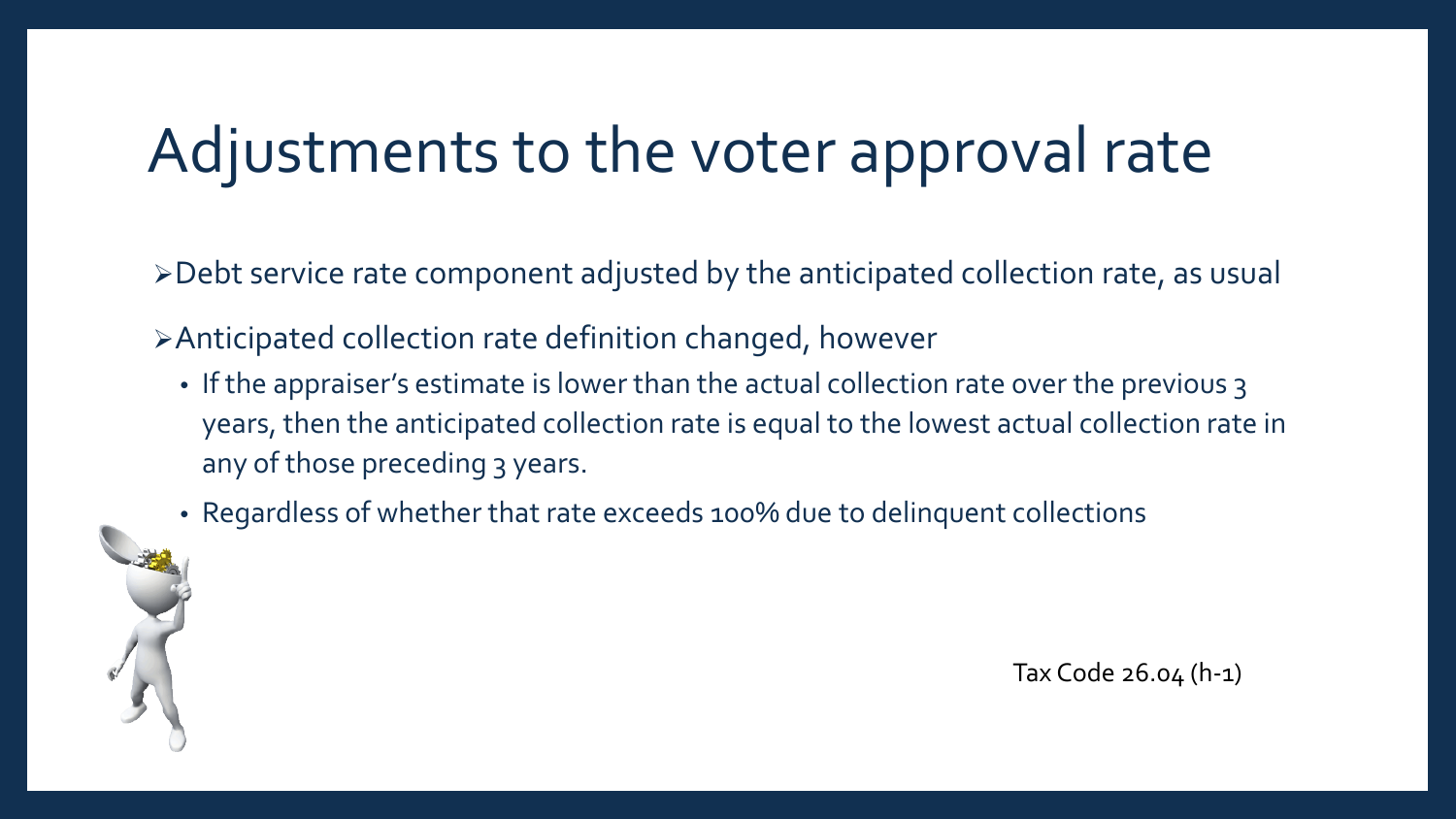#### Unused increment rate

 $\triangleright$  If the adopted tax rate is less than the voter-approval rate, the difference or "unused" portion, is the unused increment rate.

A county can "bank" up to three years worth of unused increment rate, which can be used to adjust a subsequent year's voter-approval rate without triggering an automatic election.

Tax years before 2020 start with zero, cannot look back prior to SB2.

Tax Code 26.013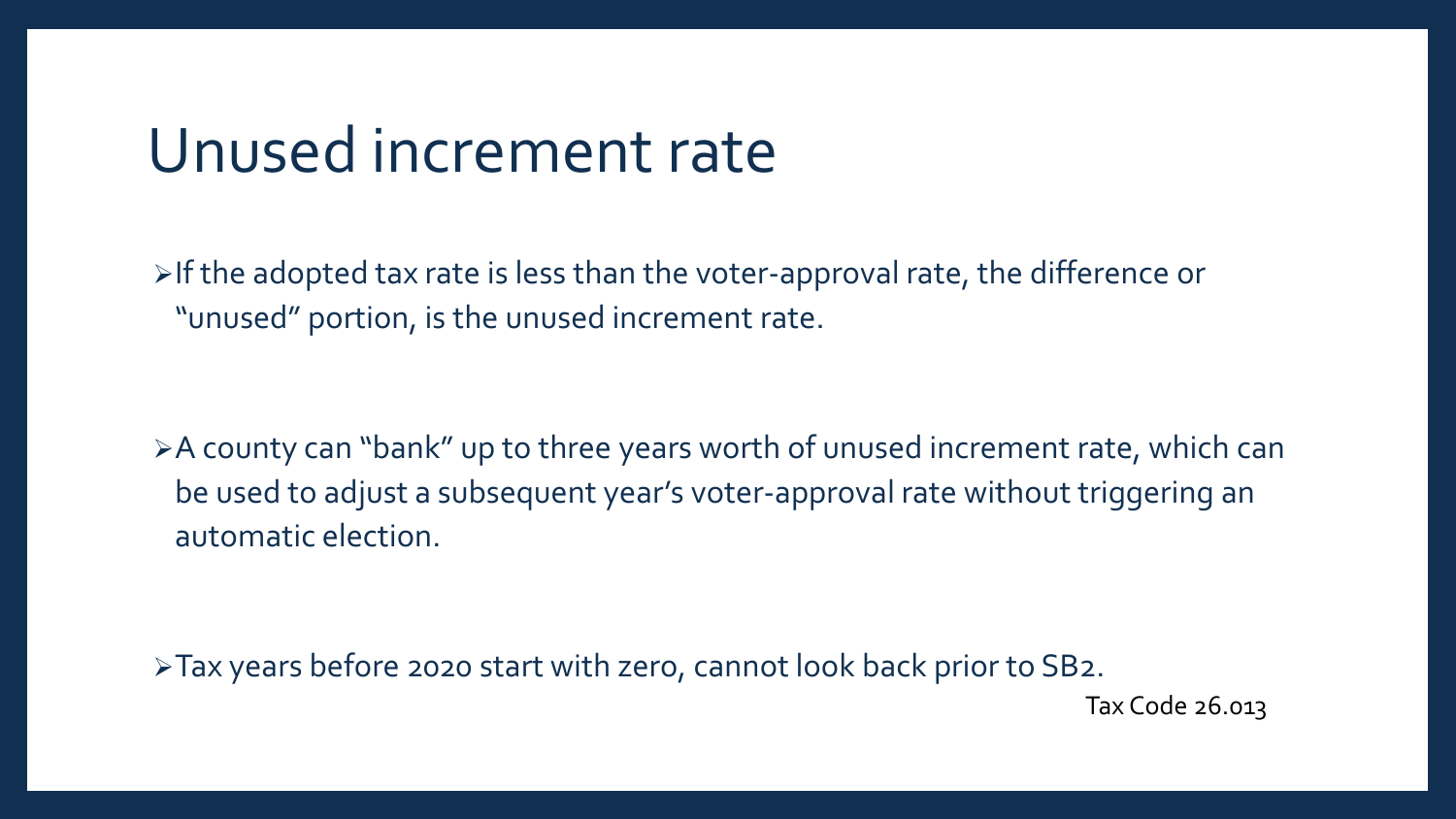#### Unused increment rate example

|                                           | <b>Tax Year</b> |                     |                               |          |
|-------------------------------------------|-----------------|---------------------|-------------------------------|----------|
| Rates per \$100                           | 2020            | 2021                | 2022                          |          |
|                                           |                 |                     |                               |          |
| Voter-Approval Tax<br>Rate                |                 |                     | \$0.51750 \$0.51750 \$0.51750 |          |
|                                           |                 |                     |                               |          |
| <b>Actual Tax Rate</b>                    |                 | \$0.50000 \$0.50000 | \$0.50000                     |          |
|                                           |                 |                     |                               |          |
| Unused Increment Rate \$0.01750 \$0.01750 |                 |                     | \$0.01750                     | \$.05250 |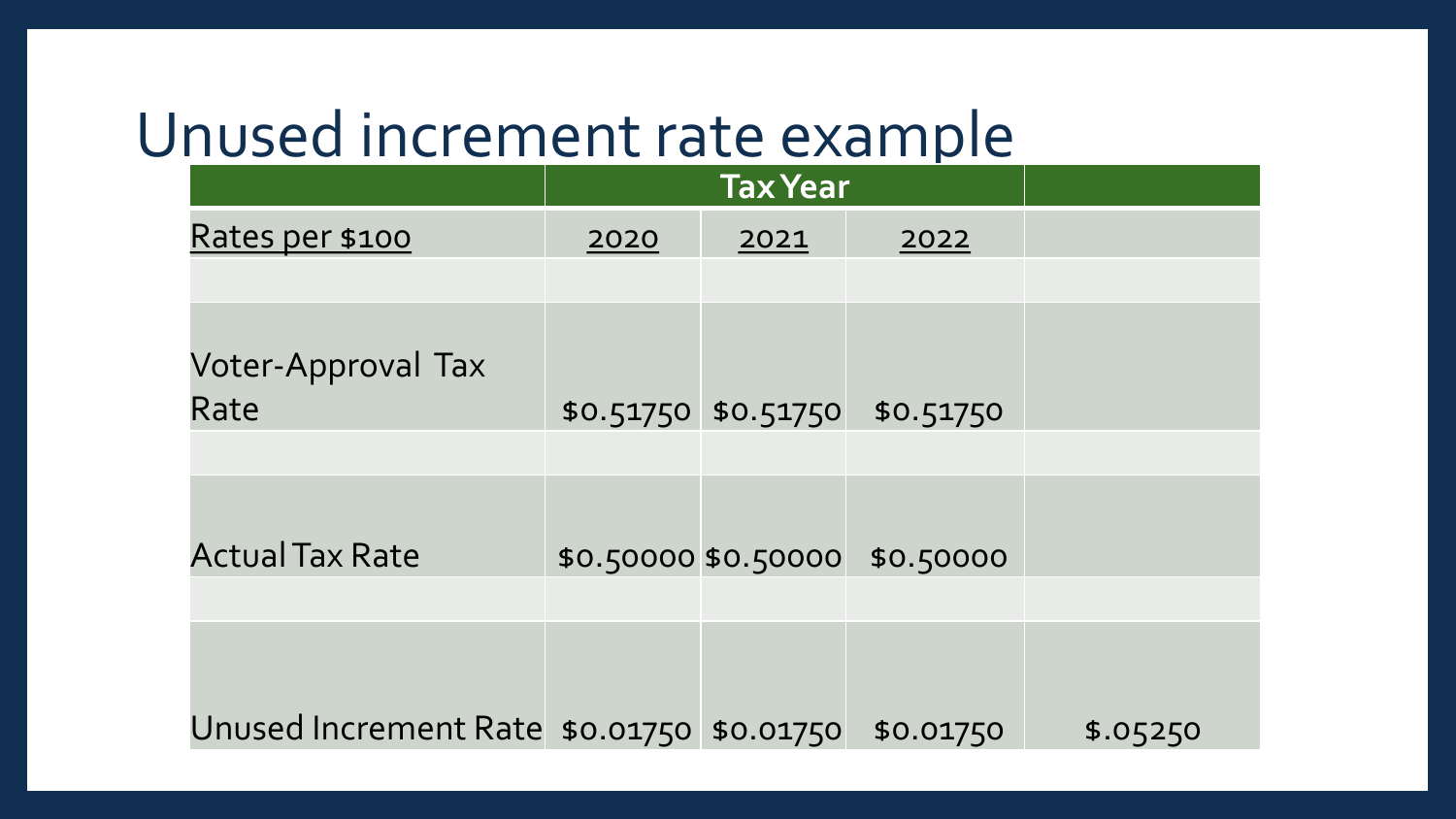#### Unused increment rate example (continued)

| Assume flat assessed valuation with no new property |           |           |  |
|-----------------------------------------------------|-----------|-----------|--|
|                                                     |           |           |  |
| 2023 No New Revenue Rate                            | \$0.50000 |           |  |
|                                                     |           |           |  |
| Multiply by 1.035                                   |           | \$0.51750 |  |
|                                                     |           |           |  |
| Unused Increment Rate 3 year total                  |           | \$0.05250 |  |
|                                                     |           |           |  |
| 2023 Max for Voter Approval Tax Rate                |           | \$0.57000 |  |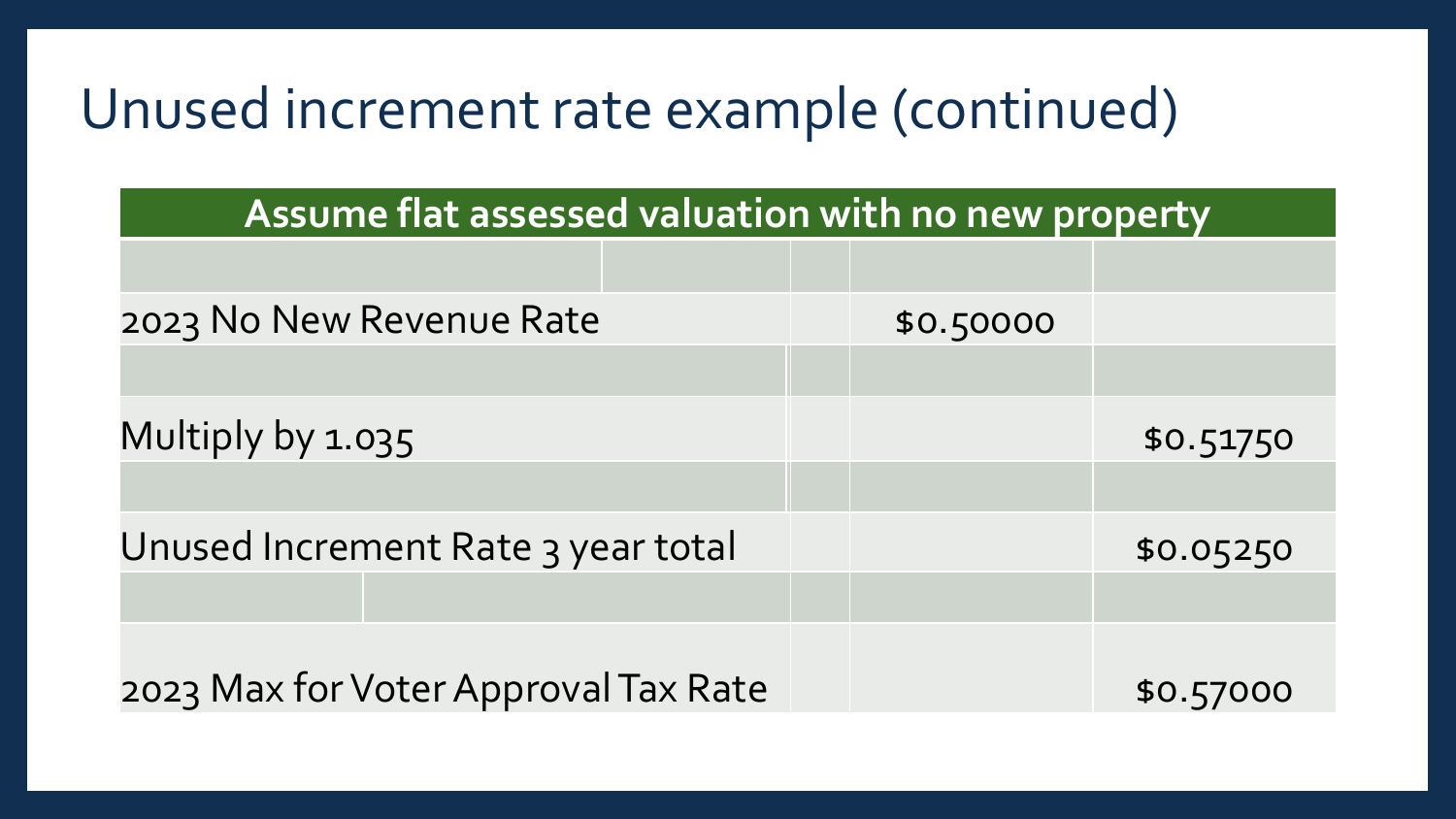#### De minimis rate

 A County is authorized to raise an additional \$500,000 in taxes without triggering an automatic election, even if that rate exceeds the voter-approval rate.

 $\triangleright$  The de minimis rate is the sum of:

- The no-new-revenue M&O rate;
- The rate that, when applied to current value, will impose \$500,000 in taxes
- The current debt rate



 IF you have (and adopt) a de minimis rate that is more than an 8% increase over the no-new-revenue rate; still subject to potential petition for an election. Petition now by 3% of qualified voters.

> Tax Code 26.012 (8-a) Tax Code 26.075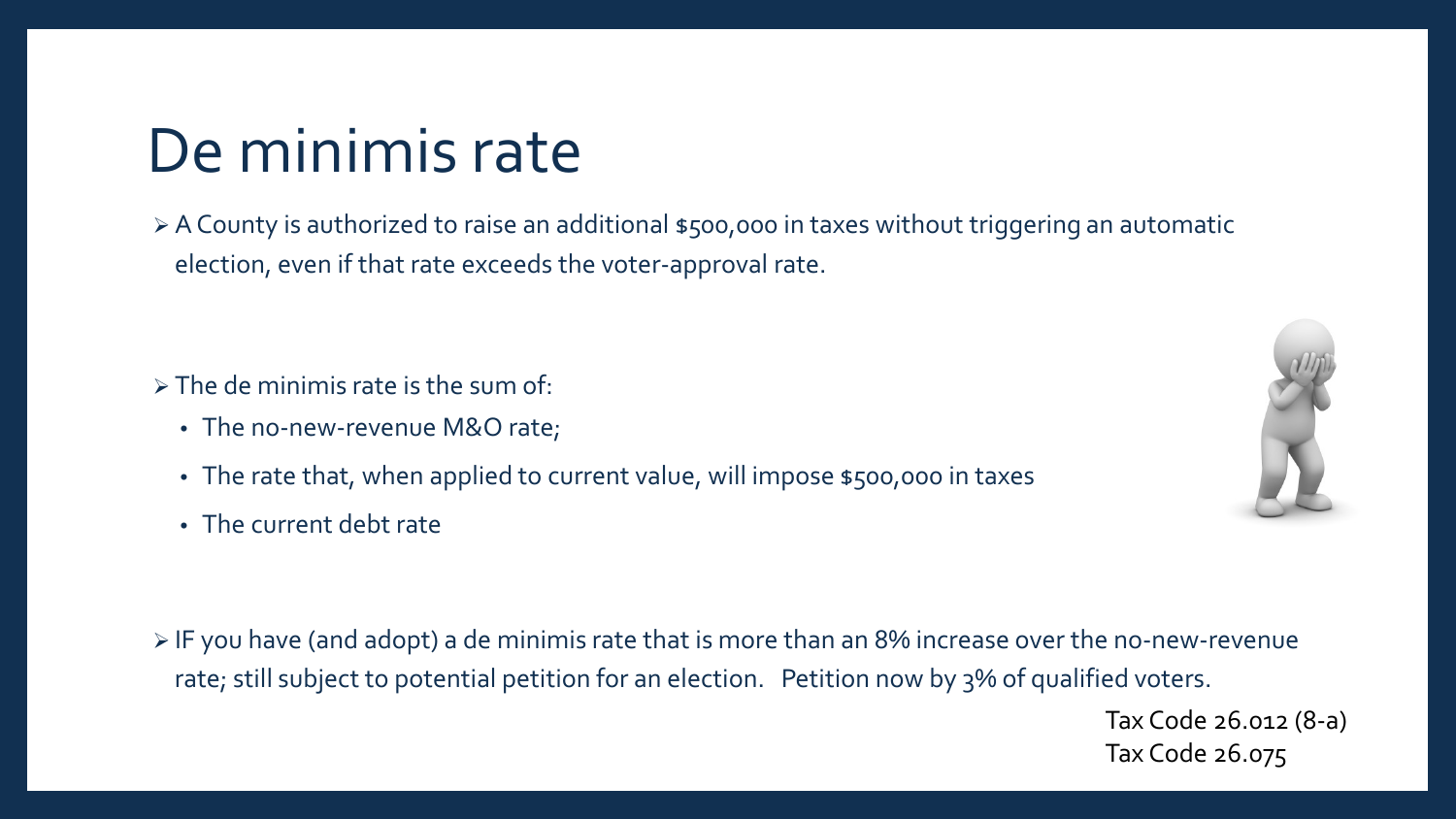#### De minimis rate (continued)

| <b>Scenario</b><br>The de minimis rate is greater than the voter<br>approval rate |                       |  |  |
|-----------------------------------------------------------------------------------|-----------------------|--|--|
| Result if you adopt a rate:                                                       |                       |  |  |
| Greater than the de minimis<br>rate                                               | Automatic<br>Election |  |  |
| Greater than 8% increase but<br>less than or equal to the de<br>minimis rate      | Petition<br>Allowed   |  |  |
| Less than the voter-approval<br>and the de minimis rate                           | <b>No</b><br>Election |  |  |

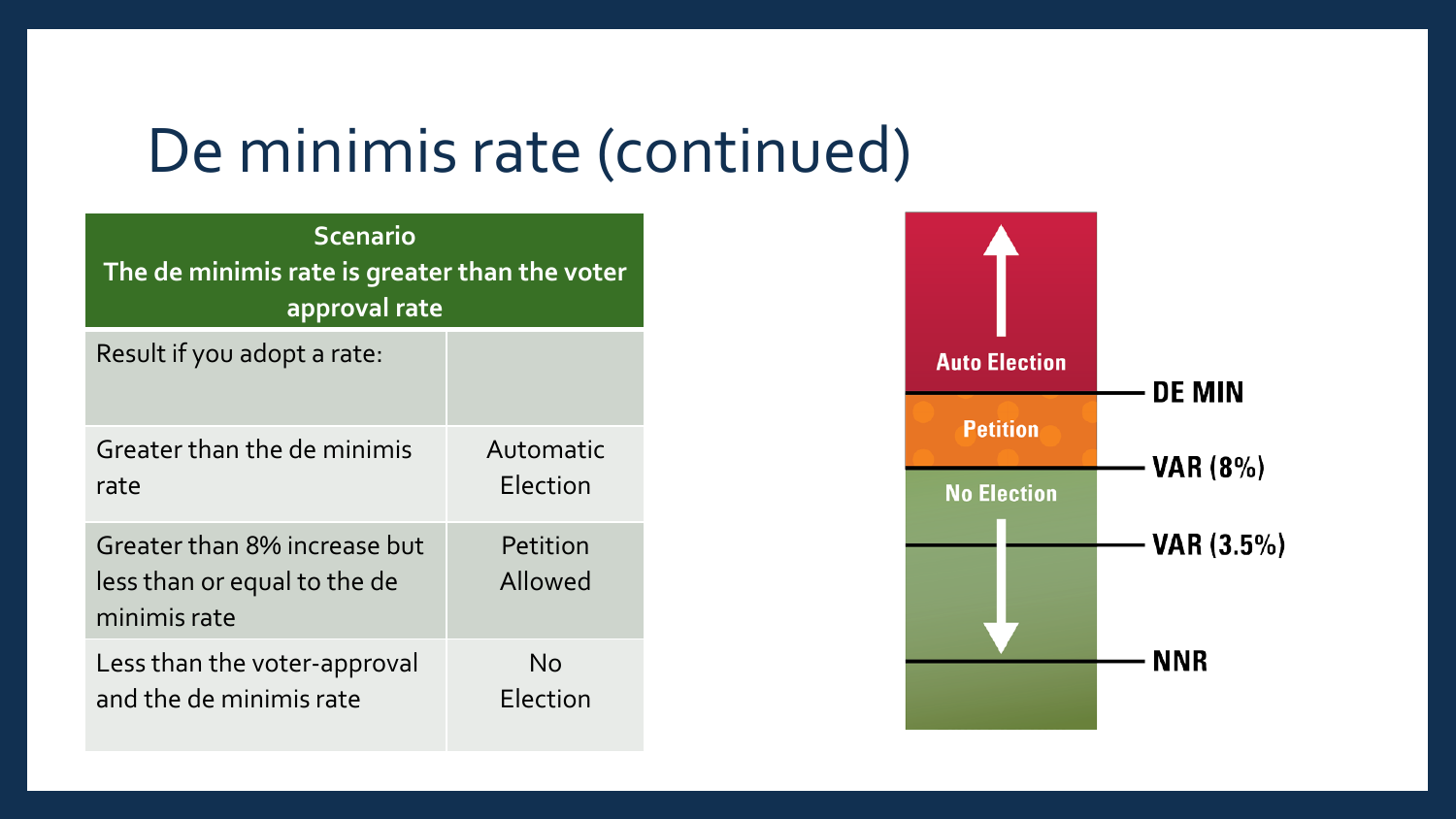#### New forms for tax rate calculation



≻The State Comptroller is required to create tax rate calculation forms for us to use, to determine the no-new-revenue and voter-approval tax rates.

Must be in a format capable of being electronically imported into a property tax database that will be maintained by each appraisal district.

Must be certified, by the designated officer in your County, that the calculation is accurate and uses the values that match the certified values your appraisal district provided.

Tax Code 26.04  $(d-1)$ ,  $(d-2)$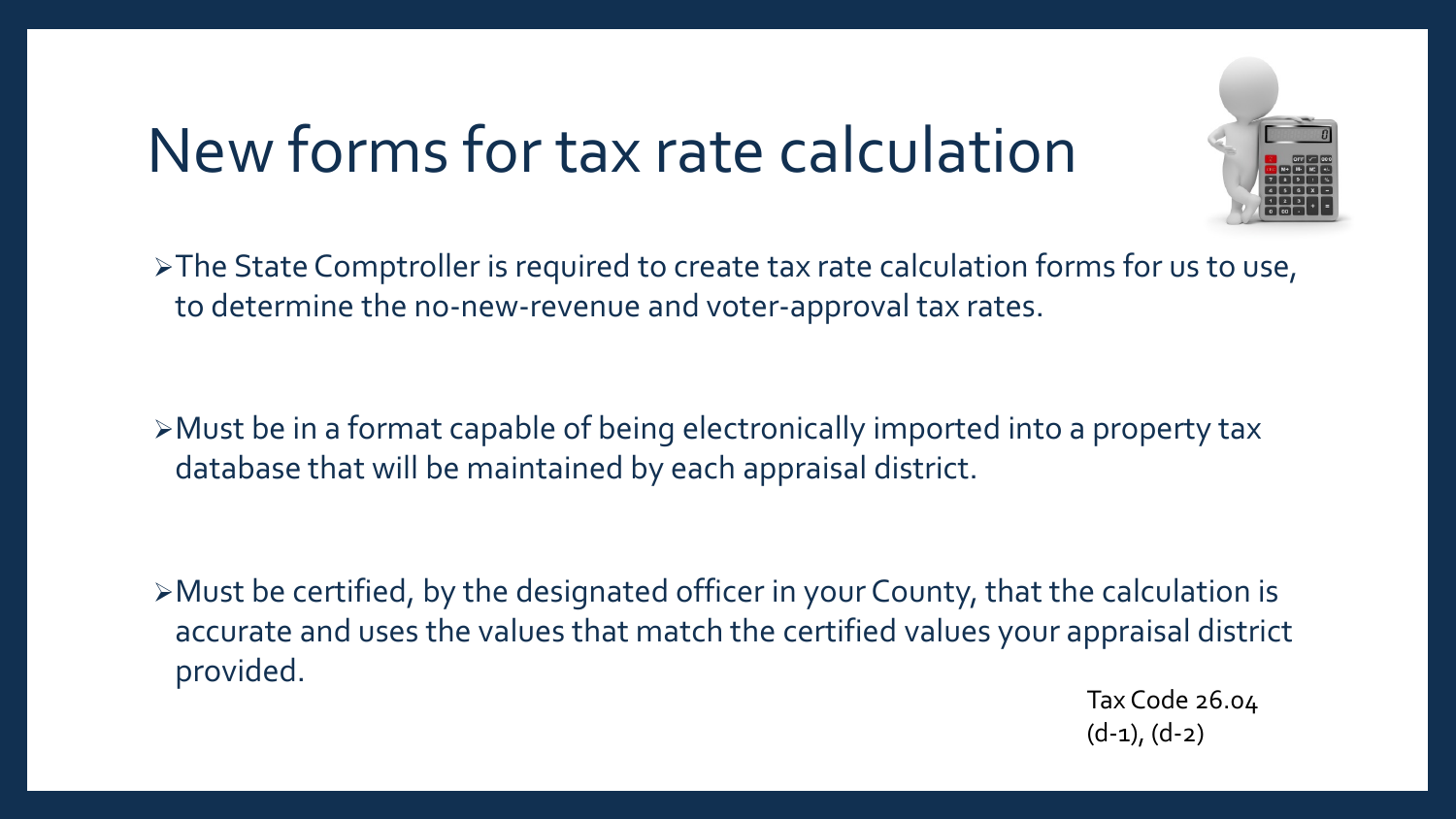#### New public notice and rate table

Previously, the simplified notice in Local Government Code 140.010 was the most common notice that Counties utilized. That statute was repealed by SB 2, and replaced with other notices

 $\triangleright$  By August  $7^{th}$ , or as soon thereafter as practicable, must post on a County website:

- The no-new-revenue rate
- The voter-approval rate
- An explanation of how those rates were calculated
- The estimated amounts of interest & sinking fund balances at the end of the fiscal year
- The estimated amounts of maintenance & operations fund balances at the end of the fiscal year
- A schedule of the County's debt obligations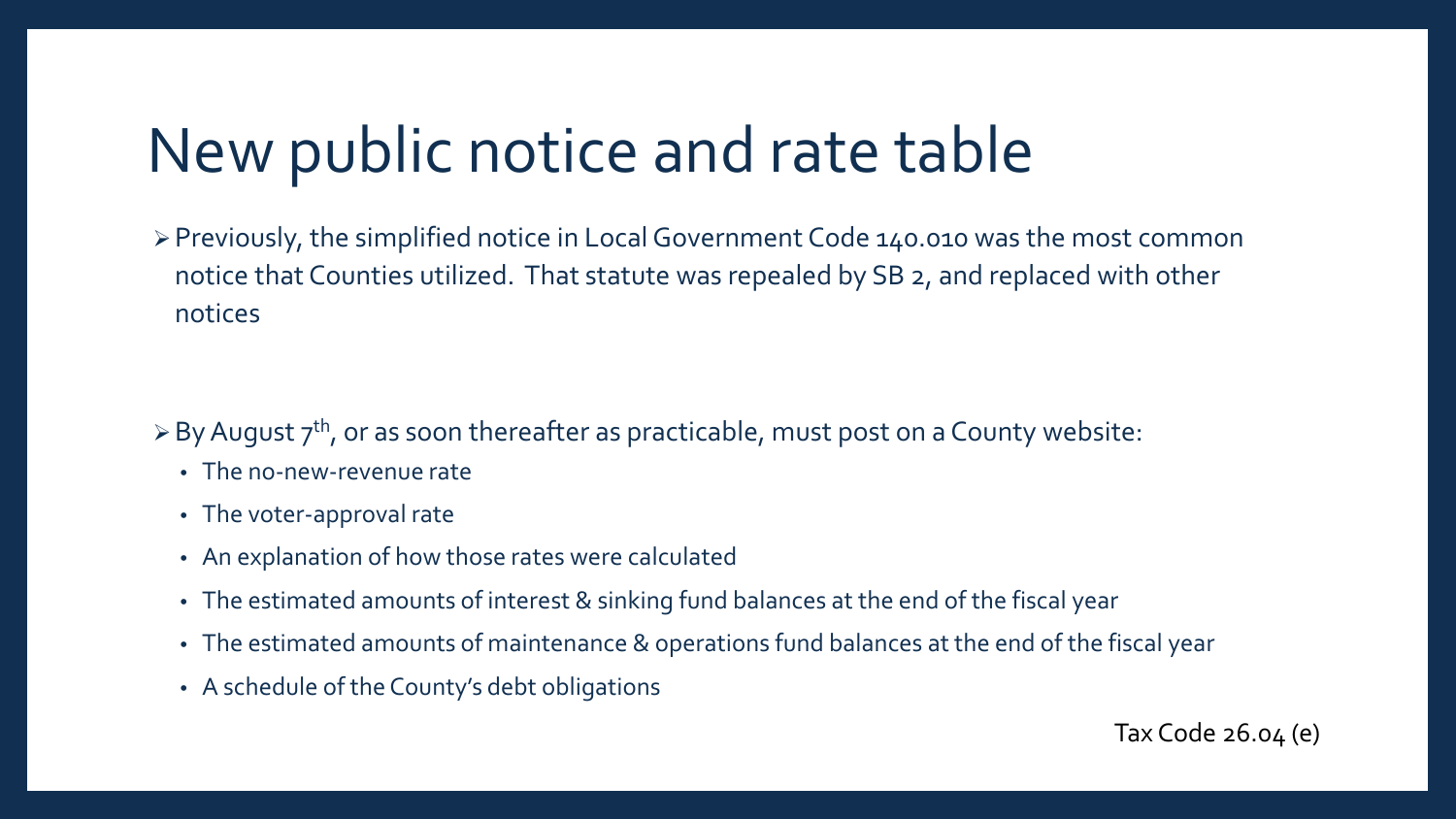### New public notices (continued)

Notice for the public hearing on the tax rate

- Loosely based upon the previous notice, will seem familiar
- If the proposed rate exceeds the lower of the no-new-revenue or voter-approval rates, only ONE hearing required

Requires a different notice for each of the following scenarios:

- The proposed rate exceeds the no-new-revenue rate AND the voter-approval rate
- The proposed rate exceeds the no-new-revenue rate but not the voter-approval rate
- The proposed rate does not exceed the no-new-revenue rate but exceeds the voter-approval rate
- The proposed rate does not exceed the de minimis rate, but does exceed the voter-approval rate

Tax Code 26.05 (d) Tax Code 26.06 (b) series

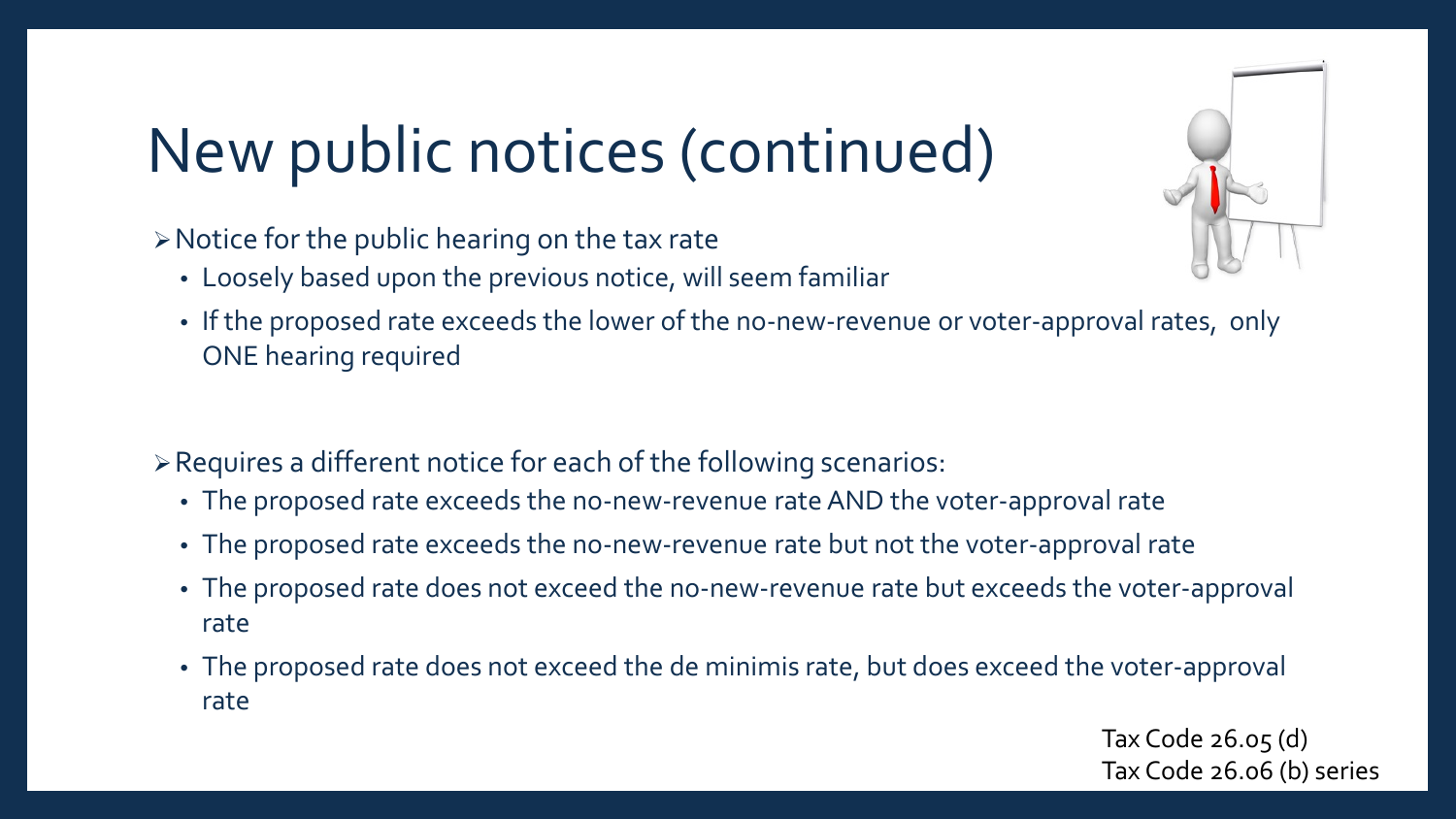#### New public notices (continued)

New tax table required to be included on the public hearing notice

|                                                  | 2019                                                    | 2020                                                    | Change                                          |
|--------------------------------------------------|---------------------------------------------------------|---------------------------------------------------------|-------------------------------------------------|
| Total Tax Rate (per \$100<br>of value)           | 2019 adopted rate                                       | 2020 proposed rate                                      | Statement of nominal &<br>percentage difference |
| <b>Average Homestead</b><br><b>Taxable Value</b> | 2019 average taxable<br>value of residence<br>homestead | 2020 average taxable<br>value of residence<br>homestead | Statement of percentage<br>difference           |
| Tax on Average<br>Homestead                      | 2019 Amount of taxes on<br>average homestead            | 2020 Amount of taxes on<br>average homestead            | Statement of nominal &<br>percentage difference |
| Total tax levy on all<br>properties              | 2019 Levy                                               | (Proposed rate x current<br>total value) / 100          | Statement of nominal &<br>percentage difference |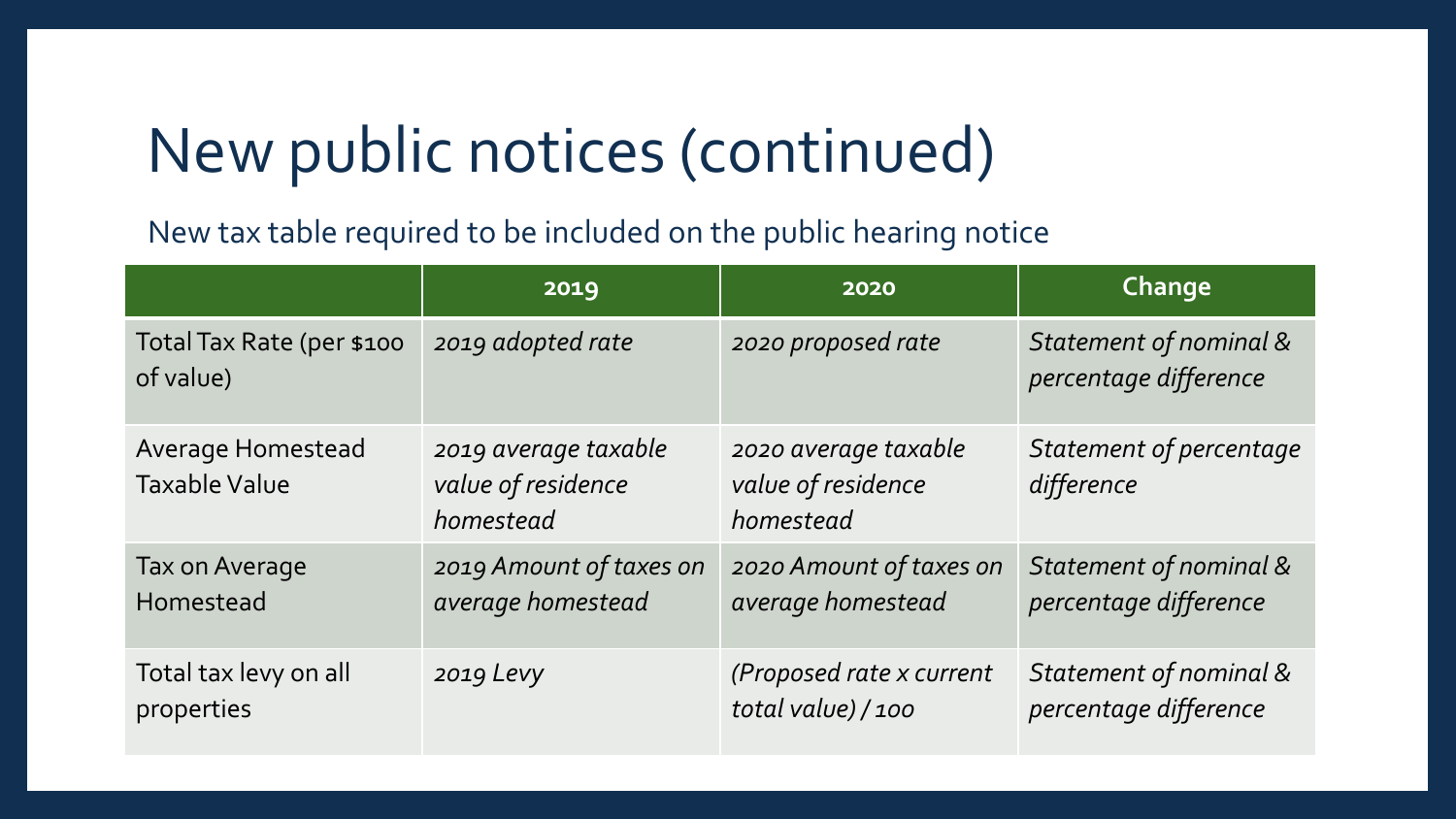### Adopting the tax rate



- $\triangleright$  Still required to adopt the tax rate by September 30<sup>th</sup> or 60 days after receiving the certified roll
- Extemble 1 and  $\epsilon$  held before the  $5<sup>th</sup>$  day after the date the notice is given
- $\triangleright$  Hearing may not be held before the  $5<sup>th</sup>$  day after the chief appraiser delivers the tax estimate notice, and has made various tax rate information along with tax rate calculation forms available to the public in the property tax database
- May vote to adopt the tax rate at the public hearing; but if not, must vote not later than the  $7<sup>th</sup>$  day after the hearing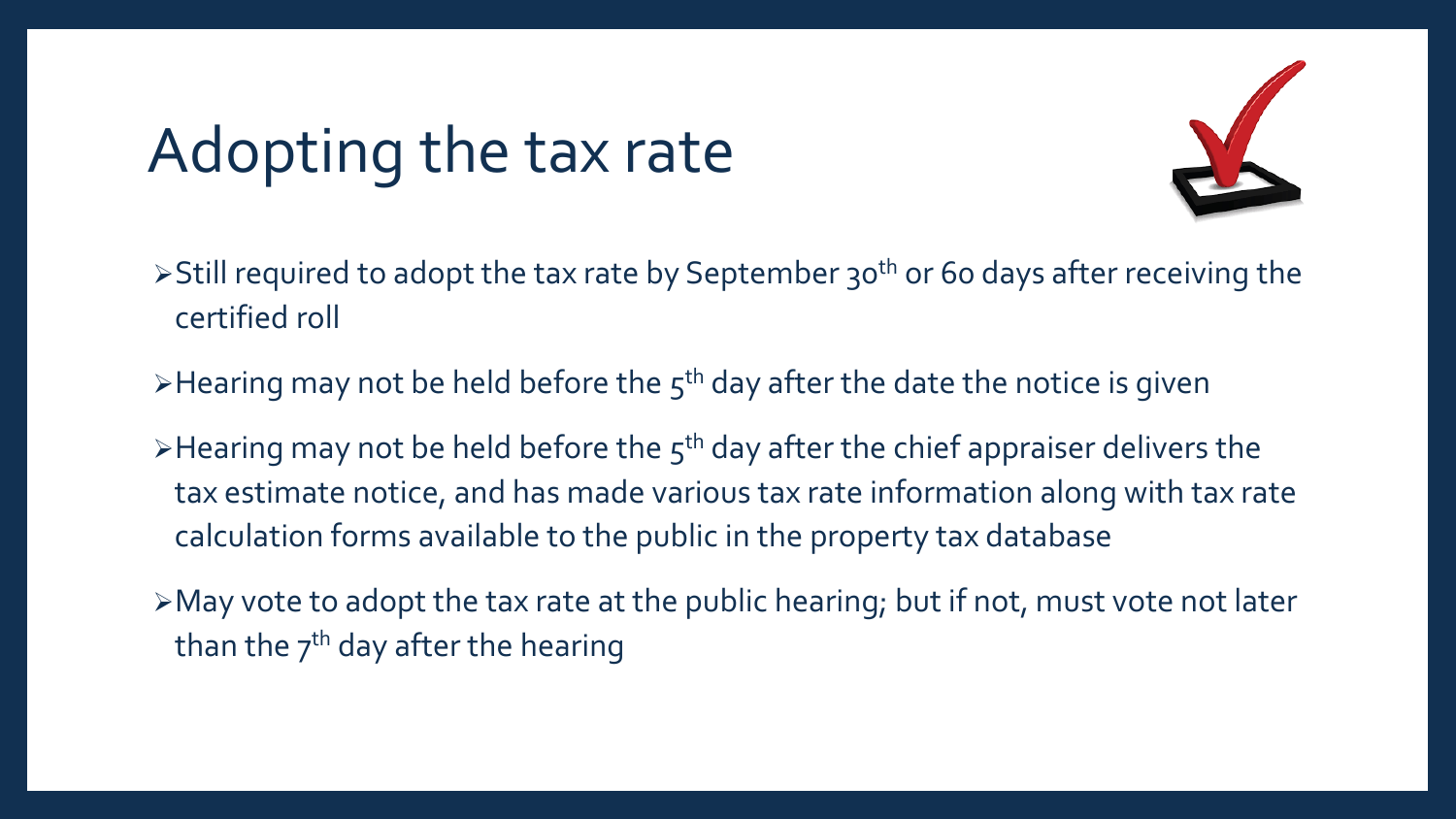#### Tax rates exceeding voter approval rate

**Going above the voter-approval rate moves the adoption timeline up!**

>Timing is key, there's a very narrow window. Generally must occur in mid to late August depending on the uniform election date in November.

>SB 2 requires that such a vote occur 71 days prior to uniform election date.

Does not supersede election code, however, which requires ordering an election 78 days before the uniform date

August 17, 2020

Tax Code 26.05 (a) Election Code 3.005 (c)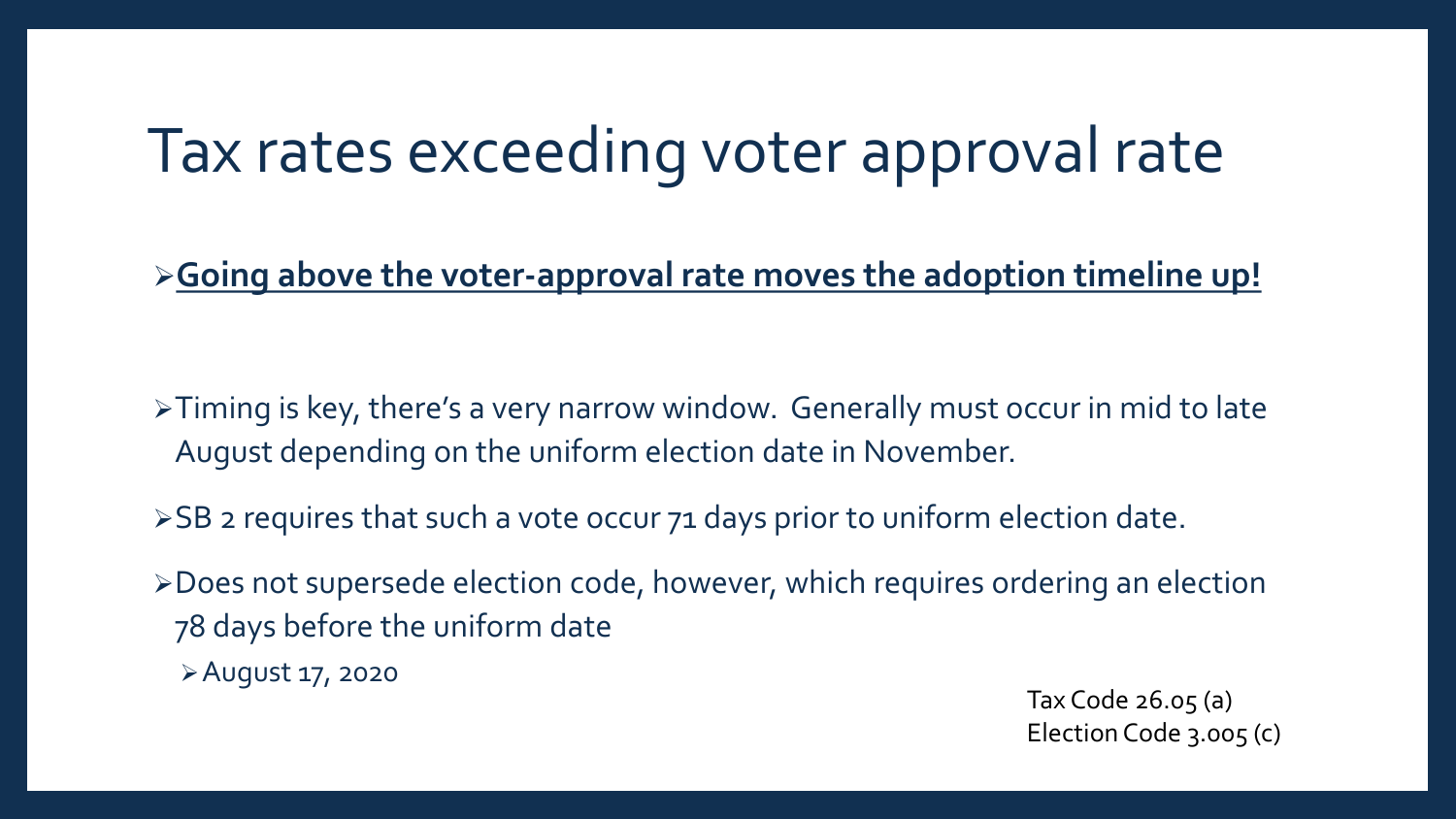### Property tax database

SB 2 requires the chief appraiser to create and maintain a property tax database that:

- Contains information provided by the taxing units
- Is continuously updated as preliminary and revised data becomes available
- Is accessible to the public
- Is searchable by property address and owner
- > The designated officer at the County is required to electronically incorporate items into that database as they become available
	- No-new-revenue tax rate and voter-approval tax rate
	- Proposed tax rate
	- The date, time, and location of the public hearing, if applicable, on the proposed tax rate
	- The date, time, and location of the public meeting, if applicable, at which the tax rate will be adopted
	- The tax rate calculation forms www.travistaxes.com Tax Code 26.17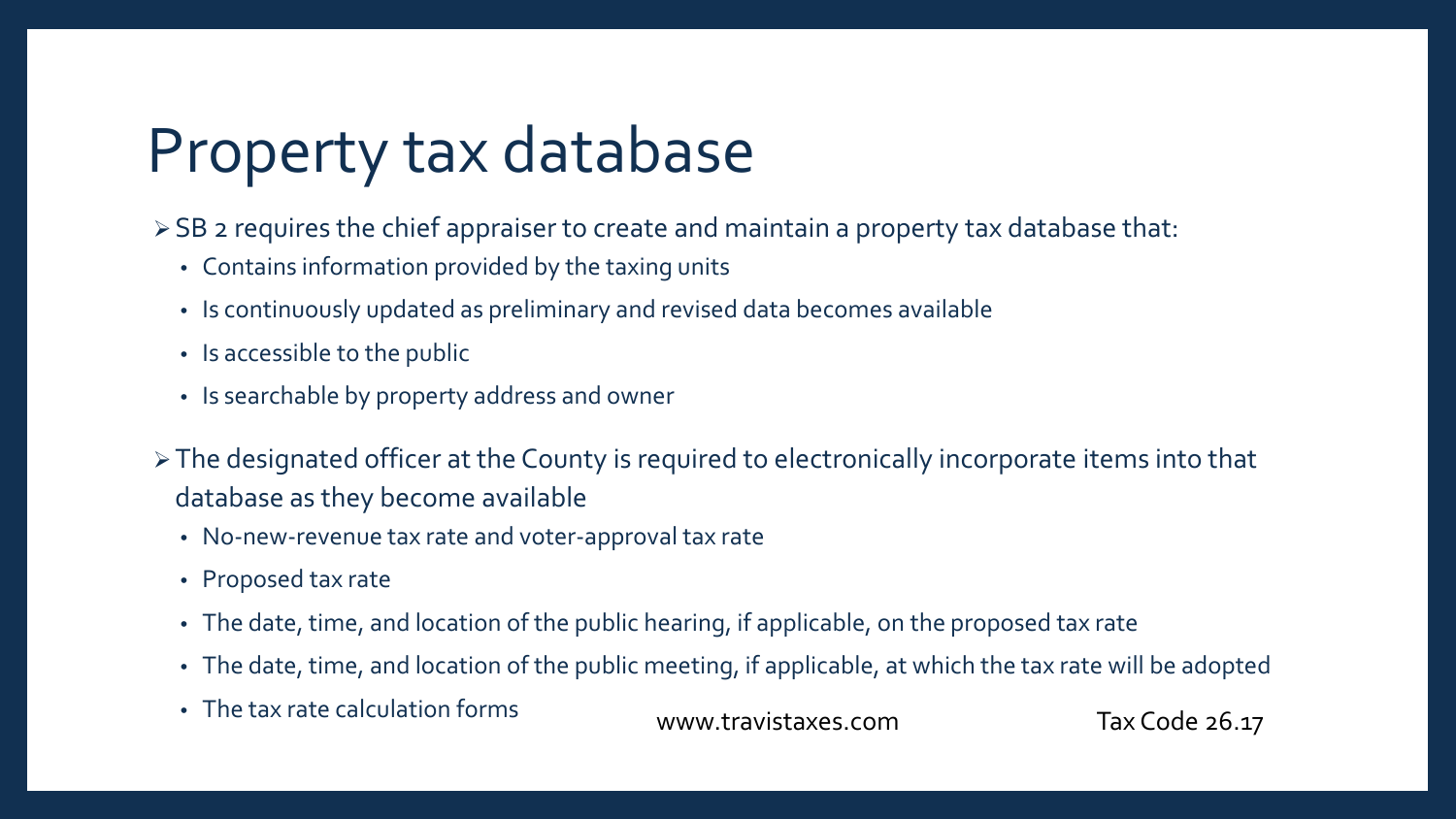#### Sample screenshot from www.travistaxes.com

#### **TRAVIS COUNTY**

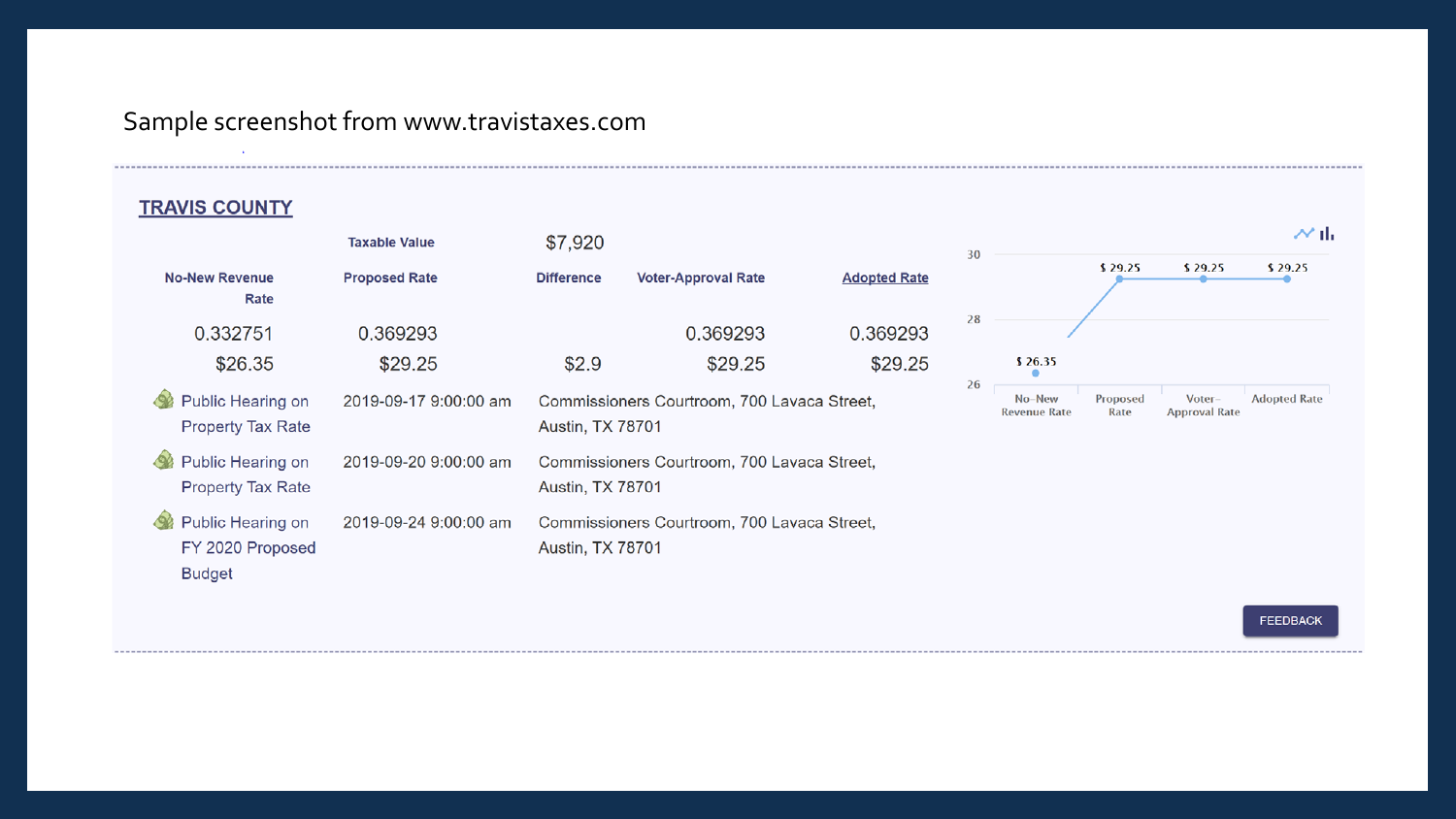#### Additional website postings required

- Name of each member of the commissioners court
- Mailing address, email address, and telephone number of the County
- Official contact information for each member of the commissioners court
- County's budget for previous 2 years
- Proposed or adopted budget for current year
- Change in the amount of the budget from preceding to current year, by dollar amount and percentage
- Amount of property tax revenue budgeted for M&O for current year and preceding 2 years
- Amount of property tax revenue budgeted for debt service for the previous 2 years
- Tax rate for M&O proposed for the current year
- Tax rate for debt service proposed for the current year
- Most recent financial audit of the County
- Tax rate calculation forms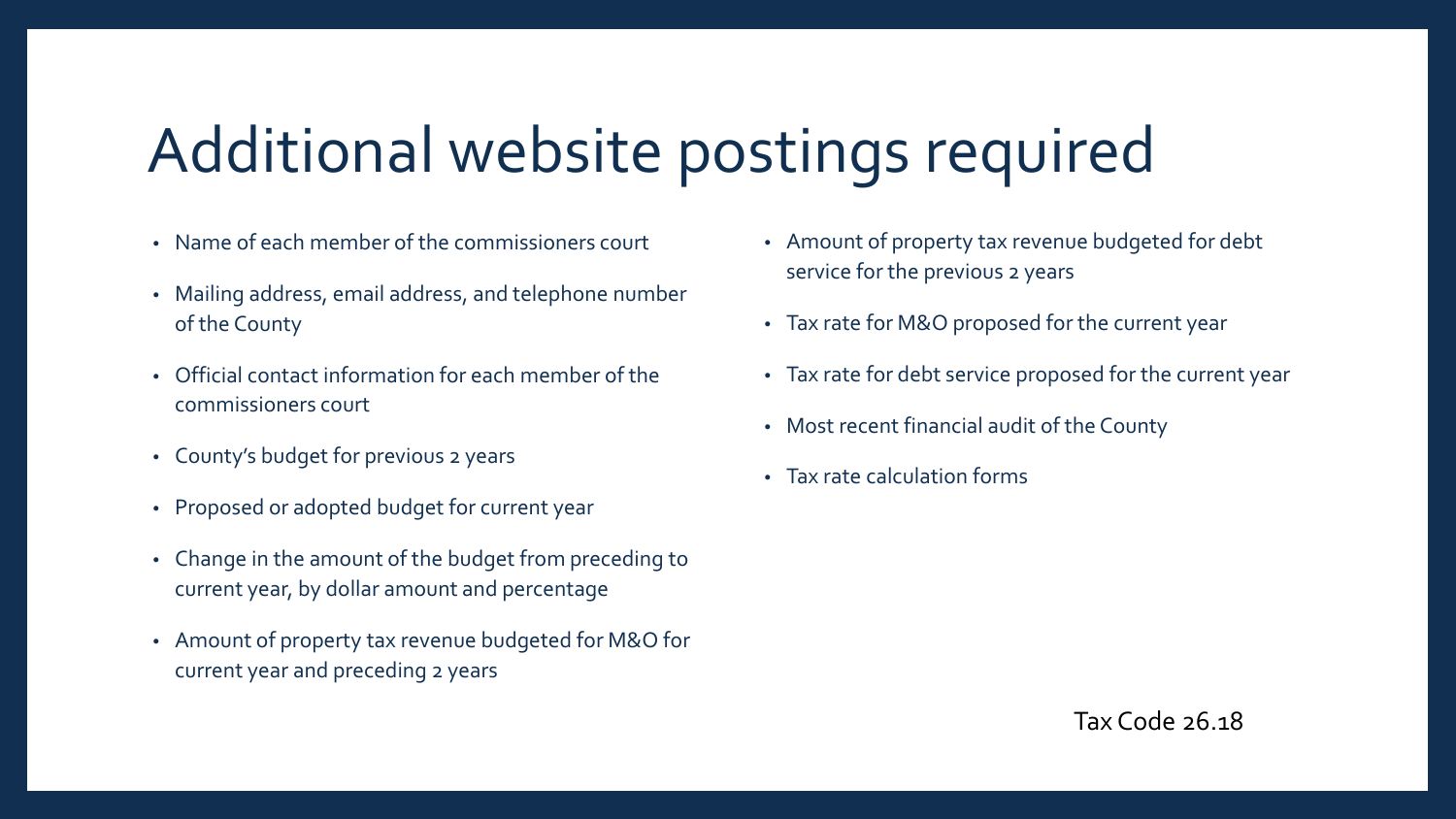#### Voter Approval Election Fails

- If voters DON'T approve the county's adopted tax rate, the county's tax rate is set at the greater of:
	- 1. The voter-approval tax rate; or
	- 2. The de minimis rate
- Refund must be given for the difference of any taxes paid at the original (higher) tax rate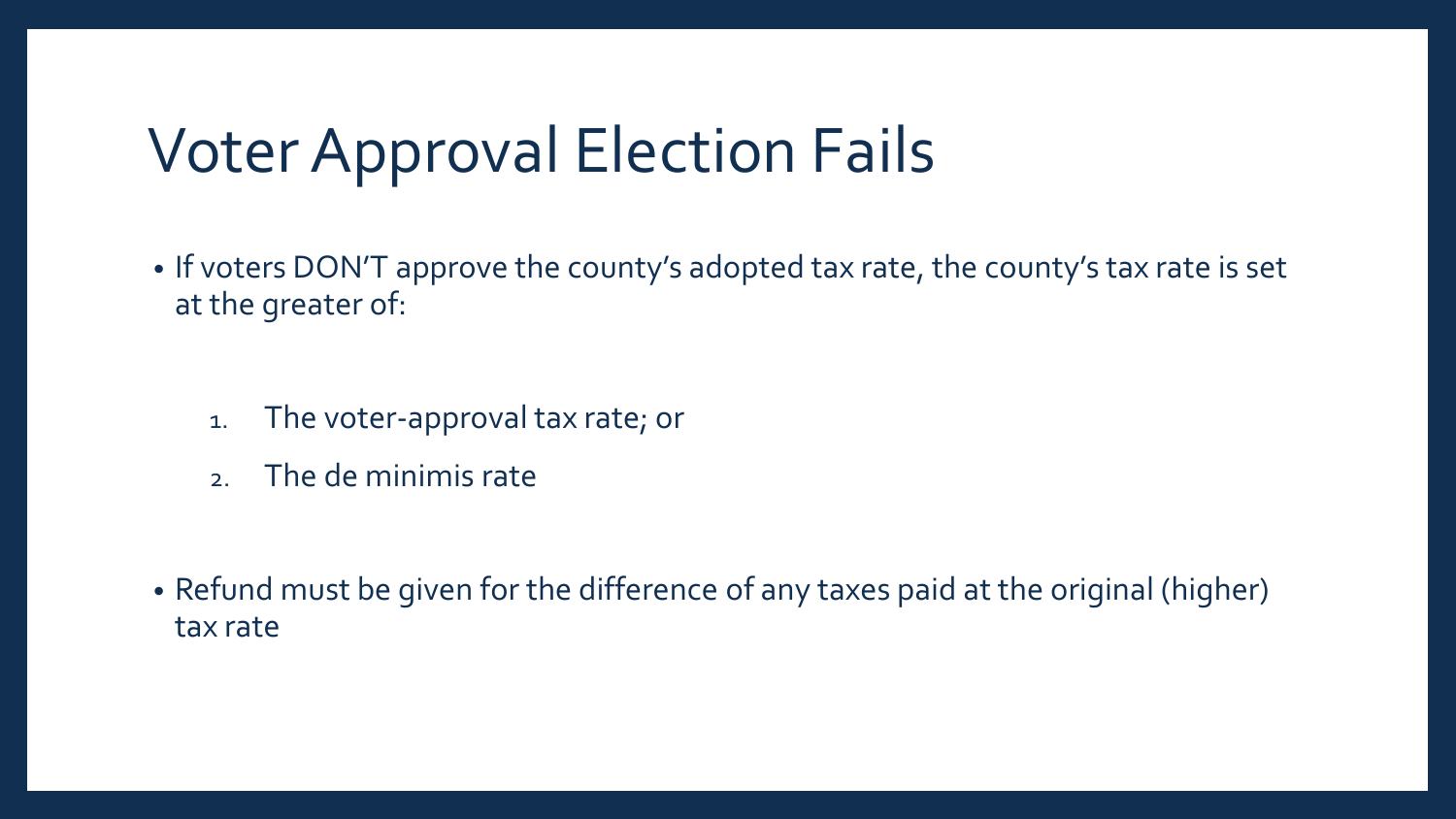#### Miscellaneous

- First responders
	- Counties may not decrease the compensation of first responders
	- Applies only to the fiscal year that begins in 2020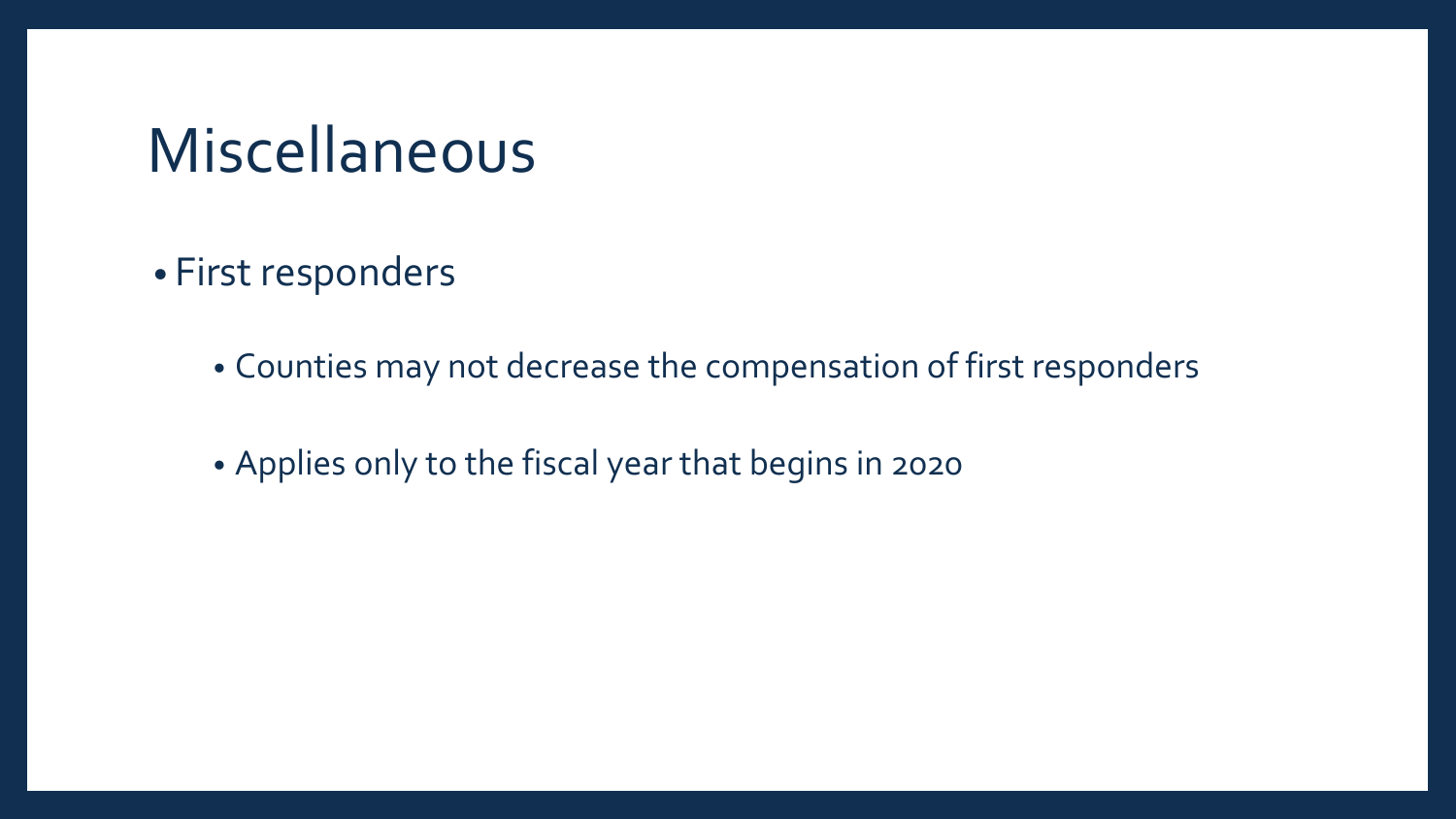### Changes for appraisal districts

The bulk of SB 2 relates to the operations of the Appraisal District

#### $\triangleright$  A few highlights

- Local administrative District Judge has new responsibilities relating to the Appraisal Review Board
- New notices to taxpayers
- Allows chief appraiser to provide a certified estimate of values if the ARB has not approved the appraisal records in time to certify values by July  $25<sup>th</sup>$
- Will list an email address for the County in the property tax database, in which the County can receive written complaints about the proposed tax rate. Any property owner may comment.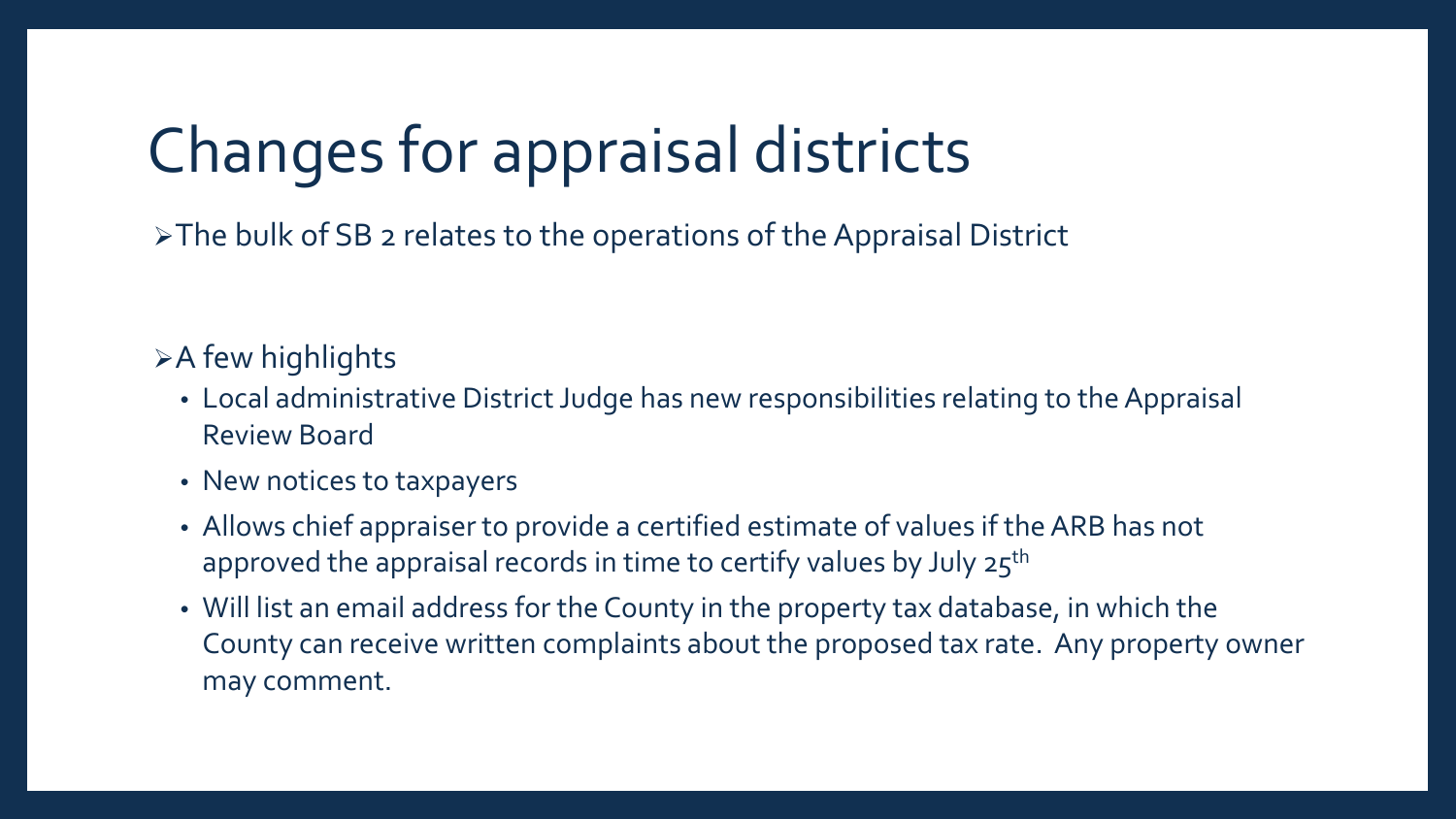#### Links and resources

Texas Comptroller – Property Tax Assistance Division

- <https://comptroller.texas.gov/taxes/property-tax/legal-resource.php>
- Written notice of deadlines added or amended by Senate Bill 2

#### Texas Association of Counties

- [www.county.org](http://www.county.org/)
- SB 2 Explanatory Q&A, Budget timeline calendar

Texas Constitution and Statutes online

• <https://statutes.capitol.texas.gov/>

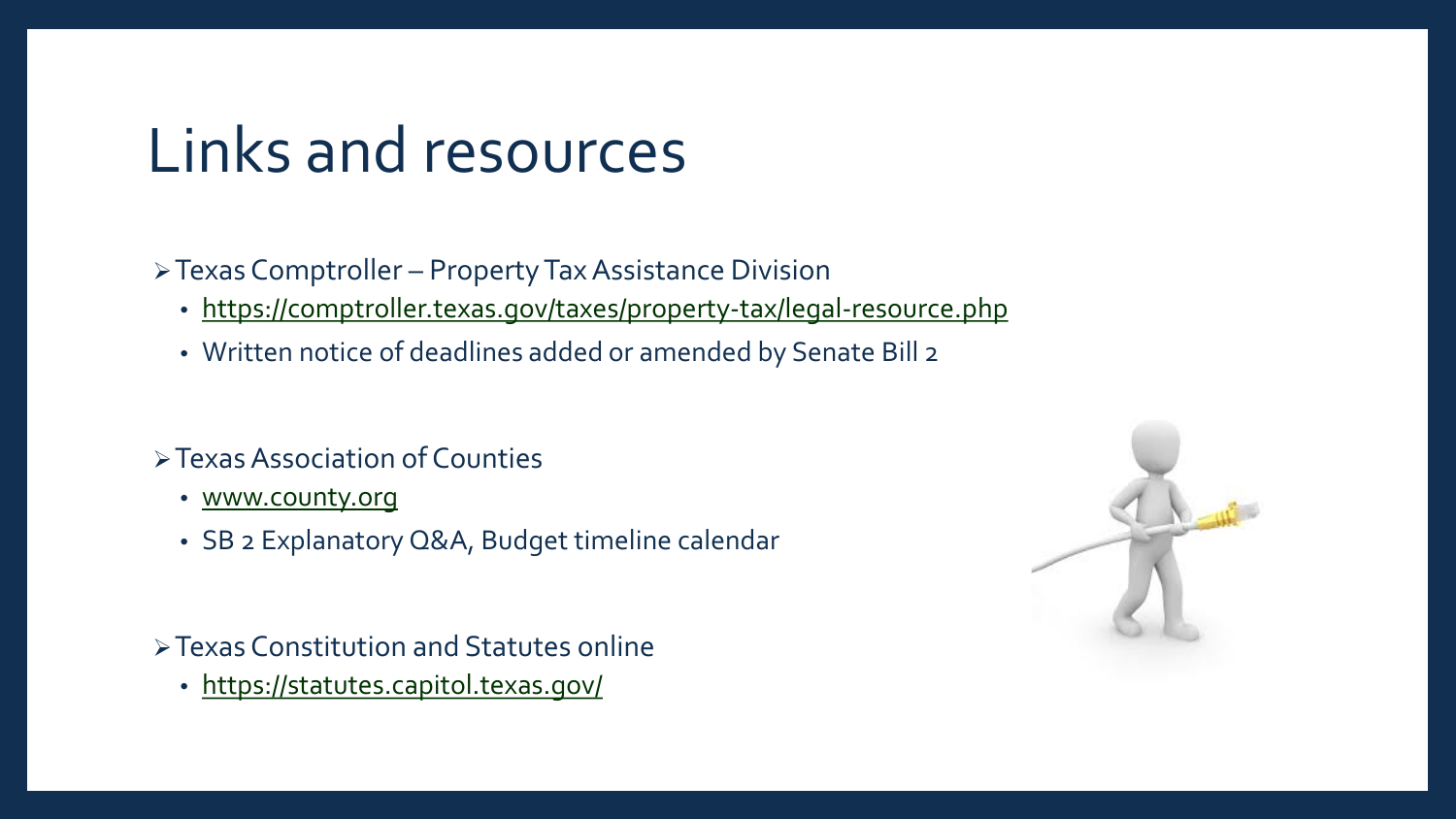#### Presentation recap

#### $\triangleright$  Key components

- Terminology
- Effective dates
- New notices and publications
- Modifications and adjustments to the tax rates

Plan now, select your designated officer or employee and get them started